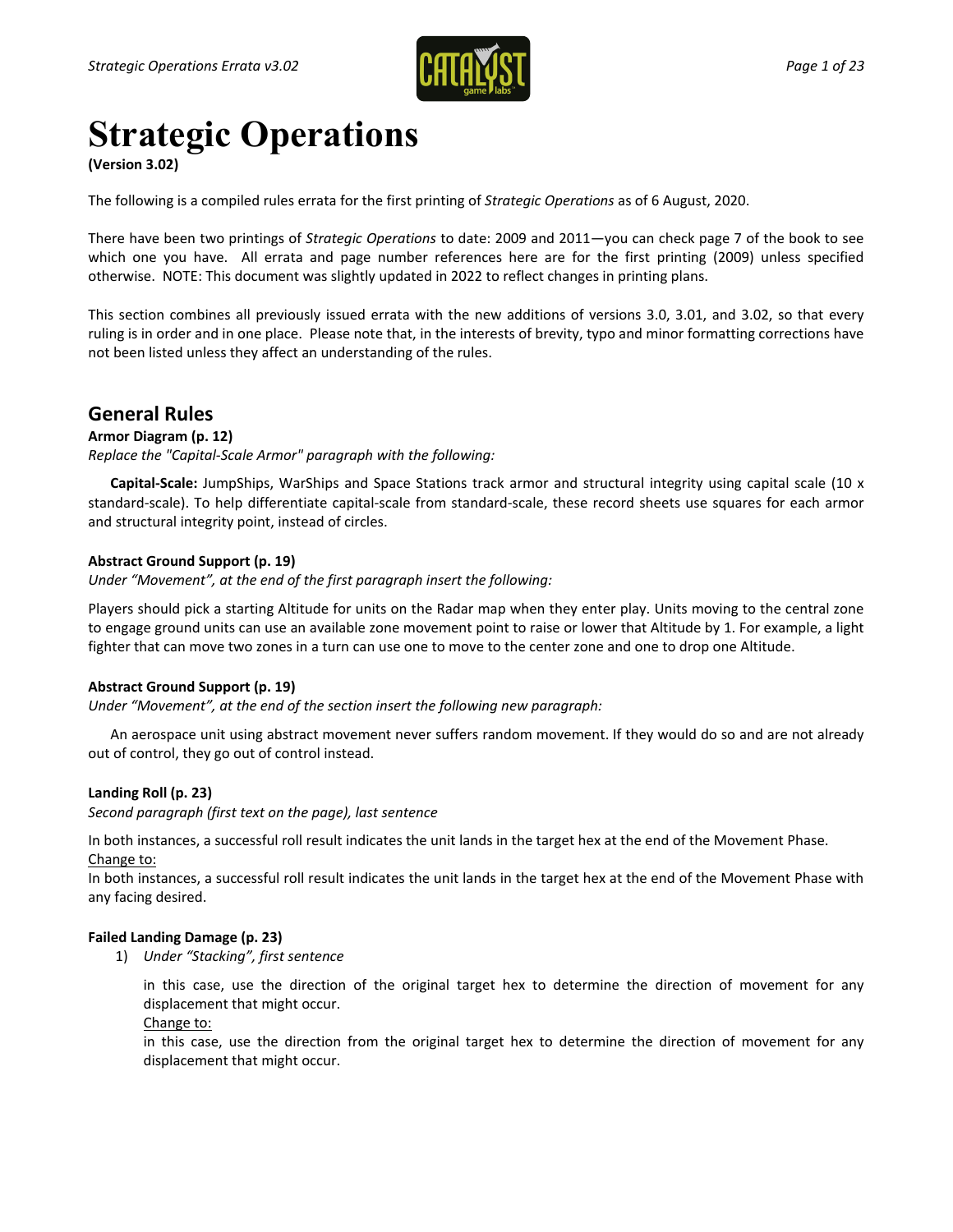

2) *Under "Stacking", at the end of the paragraph add:*

If a unit cannot be displaced (for example, all the adjacent hexes are prohibited terrain), the unit is destroyed.

# **Recommended Fighter Squadron Formation Table (p. 28) (also p. 439)**

*Add the following new entry:* 

Free Worlds League 6

# **Maximum Damage Threshold [example text] (p. 29)**

1) *Left column, fourth example paragraph*

*He decides to equip each fighter with a single Anti-Ship Missile (equal to 6 bomb slots) and 1 HE Bomb.* Change to: *He decides to equip each fighter with a single Anti-Ship Missile (equal to 5 bomb slots) and 1 HE Bomb.*

2) *Right column, first paragraph*

*Finally, for Bombs: 1 AS Missile and 2 HE Bomb.* Change to: *Finally, for Bombs: 1 AS Missile and 1 HE Bomb.*

3) *Right column, replace the second paragraph with the following:*

*Finally, Joel mentally notes that the Maximum Damage Threshold of each bay is equal to the Attack Value for each weapon bay. He then fills in the AV Each column with these values for ease of reference: 12 for the Nose LRM-15 w/Artemis bay, 10 for the Nose ER PPC bay, 8 for the Nose light Gauss rifle bay, 5 for the Wing ER medium laser bay, 6 for the Wing medium pulse laser bay, 3 for the Aft ER small laser bay, 30 for the AS Missiles and 10 for the HE Bombs.*

# **Heat Sinks [example text] (p. 29)**

*Replace the paragraph with the following:*

Joel adds all the heat sinks of his six fighters to find the total value for his squadron and comes up with 84 heat sinks *(11 doubles for each Shade, 18 doubles for each Rusalka and 13 doubles for each Striga). He writes that value down on the record sheet, in the Squadron Data section, as well as the fighter squadron's total heat capacity, which is 168, and then checks the double heat sinks box. If any of the fighters mounted single heat sinks, Joel would have needed to track the double and single heat sinks separately for purposes of damage and heat dissipation.*

# **Fighter Squadron Attacks (p. 30)**

# *Fourth paragraph, third sentence*

The number of weapon attacks a fighter squadron unit can make depends on how many squadron weapon bays are available in the firing arc in which the target is located (remembering that a fighter squadron cannot overheat when firing bays), as well as the range to the target.

# Change to:

The number of weapon attacks a fighter squadron unit can make depends on how many squadron weapon bays are available in the firing arc in which the target is located, as well as the range to the target.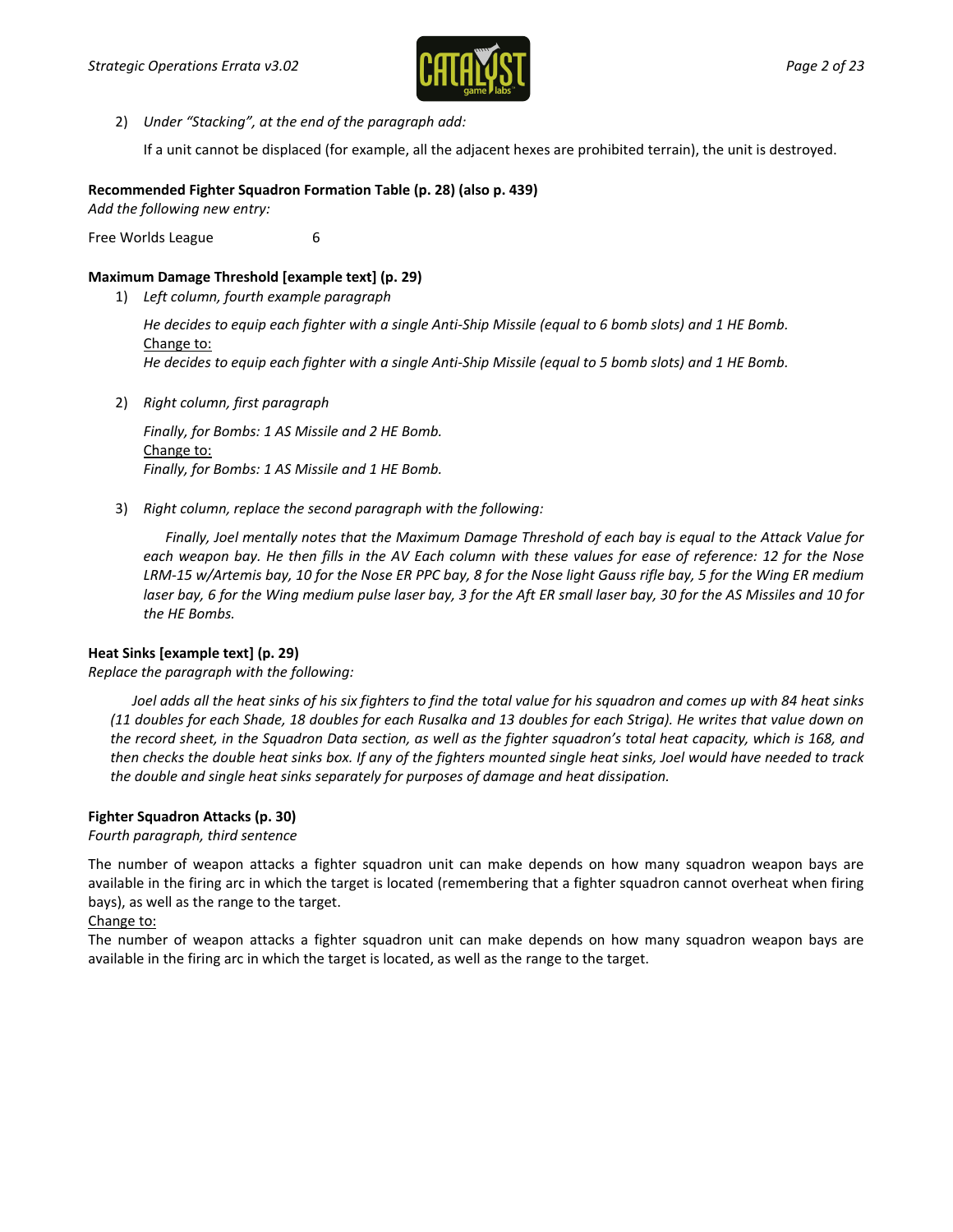

#### **Fighter Squadron Record Sheet [example illustration] (p. 30)**

*Make the following changes:*

- Under Squadron Data, HE Bombs' Starting #/Current # should be "6/6"
- Total Heat Capacity (Current) should be 84 (168)
- All fighter entries should have 1 HE Bomb each instead of 2
- The Shade entries should have Thrust ratings of 9 (7) Safe and 14 (11) Max
- The "Rusalkas" entries should read "Rusalka"
- The "Strigas" entries should read "Striga"
- The Rusalka entries should have Thrust ratings of 7 (5) Safe and 11 (8) Max
- The Striga entries should have Thrust ratings of 6 (4) Safe and 9 (6) Max

#### **Fighter Squadron Attack [example text] (pp. 31-32)**

*Replace the entire example text with the following, with specific fixes noted in bold:*

*Joel is in the thick of a battle and his fighter squadron is targeting an enemy Achilles DropShip that has just entered the fray during Turn 3. He's already lost one fighter (the Shade in Slot 2) and so his squadron of six has become a squadron of five. He already launched all his external stores, so those are not available to him. Additionally, the Shade in Slot 1 has taken two armor hits, three heat sink hits and a Wing weapon critical hit, so the ER medium laser bay on that Fighter generates only 10 heat and 10 damage (as opposed to the standard 20 heat and 20 damage).*

*The DropShip is at medium range and in the fighter squadron's front arc, and so Joel opens up with as many weapon bays as he can without overheating. With damage, the 84 starting double heat sinks are now 70 double heat sinks, giving him a total heat capacity of 140. After playing with numbers quickly, Joel decides not to fire the ER PPC bay, and the medium pulse laser bay is out of range, leaving him with the LRM-15 w/Artemis, ER medium laser and light Gauss rifle bays, which will add up to 111 heat (remembering that the Shade in Slot 1 is only generating 10 heat for its ER medium laser bay); this is inside the 140 maximum heat the fighter squadron can generate per turn.*

*He makes an attack with all three weapon bays; he misses with the LRM 15 w/ Artemis, but both the other two bays strike the target! Looking at his fighter squadron sheet, Joel notes that the ERML Wing bay has 18 lasers still active. As such, Joel rolls 2D6 on the 18 column of the Cluster Hits Table, with a result of 9, meaning 14 of the 18 ER medium lasers strike the target. Adding the Attack Values for the fourteen ER medium lasers that did strike the target creates a final Attack Value of 70 (14 x 5 AV = 70). Joel then rolls for a hit location on the appropriate column of the Aerospace Units Hit Location Table and comes up with a result of 9: Left Side, which translates into a Left Wing for an Aerodyne DropShip. The controlling player of the Achilles DropShip assigns 70 points of standard-scale damage as a single hit to that location, reducing the damaged armor from 250 down to 180. The Damage Threshold of the armor in that location on the Achilles was 26; since the Maximum Damage Threshold of the ER Medium Laser bay is only 5, there is no potential for a critical hit due to exceeding that location's Damage Threshold.*

*Joel then fires the bay of 6 light Gauss rifles and so he rolls on the 6 column of the Cluster Hits Table. He gets a result of 5. He consults the 6 column of the Cluster Hits Table (number of active light Gauss rifles) and sees that only three rifles (one fighter's worth) struck the target. Multiplying the AV Each value of 8 by 3 he gets a total Attack Value of 24. Joel rolls a 10 for hit location, resulting in 24 points of damage being assigned to the Left Wing again, reducing the armor from 180 to 156. Even though they are playing with Variable Damage Thresholds, the current Threshold of that location is 18, which is well below the MDT of 8 for a light Gauss rifle bay, and so there is no potential for a critical hit for damage exceeding that location's Damage Threshold.*

*During Turn 4, Joel's fighter squadron remains in the same condition from last turn and once again he sets his sights on the Achilles DropShip. The DropShip is in the fighter squadron's front arc and this time the direction of attack is on the already damaged Left Side, but the range is long, meaning that the powerful ER medium laser bay is out of range. Joel fires the ER PPC bay this time, along with the LRM-15 w/Artemis and the light Gauss rifle bays. The total heat is 51, well within the squadron's 140 heat capacity. The ER PPC bay fails to hit, but Joel strikes the DropShip with the LRM-15 w/Artemis and light Gauss rifle bays.*

*Joel decides to determine the light Gauss rifle bay first; he already knows to roll 2D6 on the 6 column of the Cluster Hits Table. He gets a result of 11; all six rifles strike the target! He then rolls a 7 on the Hit Location Table, and the controlling player of the DropShip applies the 48 Attack Value of the six rifles (AV Each of 8 times 6 light Gauss rifles) as a single block against the Left Wing, taking its 156 armor down to 108. As before, the 8 Maximum Damage Threshold of the light Gauss rifle bay means it cannot potentially cause a critical hit through exceeding the Damage Threshold of that location.*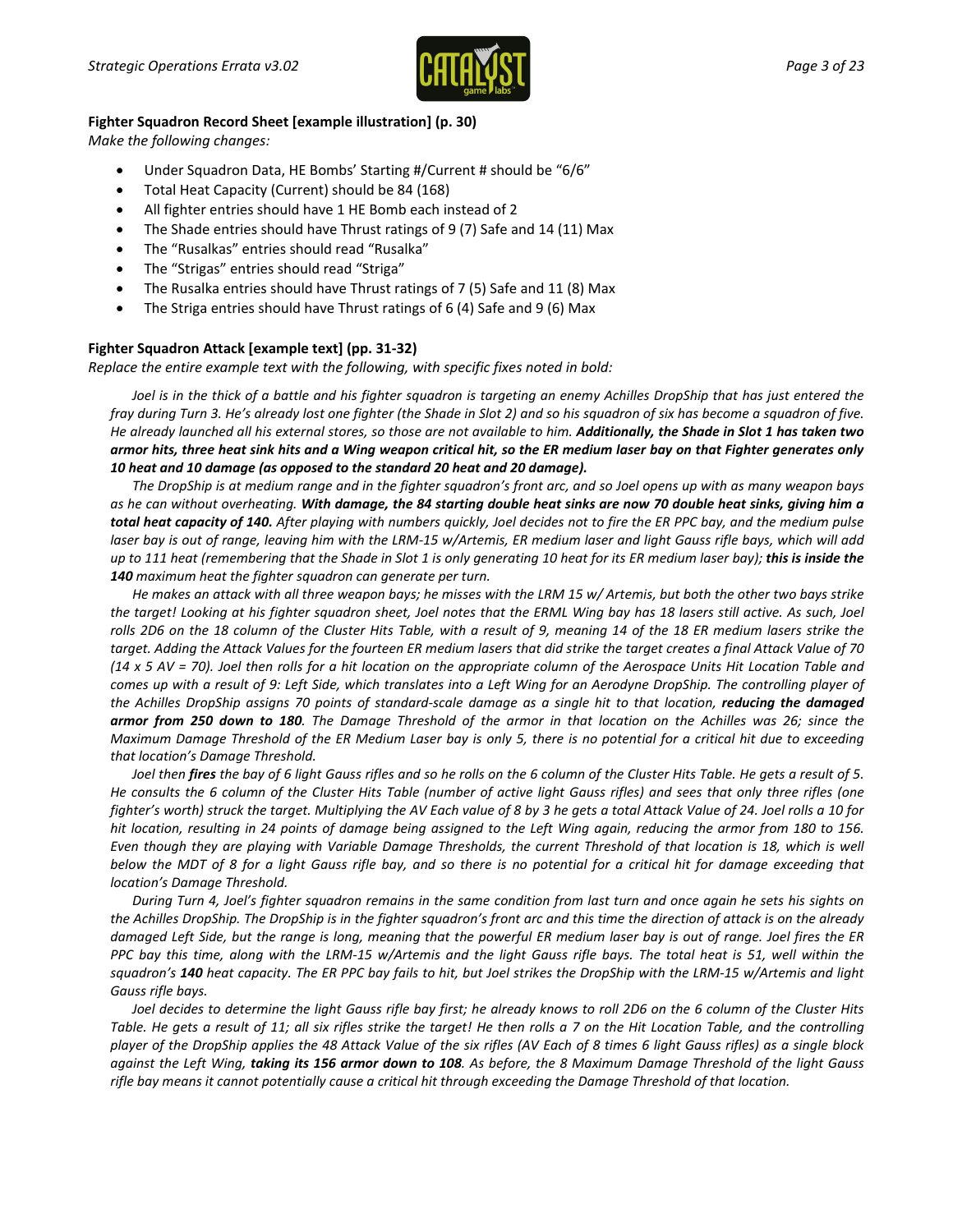

*Joel then looks at the squadron record sheet to determine that there are three active fighters with an LRM-15 w/Artemis bay (in slots 1, 3 and 4). He rolls 2D6 with a result of 7, and consults the 3 column of the Cluster Hits Table; two fighters struck the target. He then adds the Attack Value of the LRM-15 w/Artemis from the fighters in slots 1 and 3, providing a final Attack Value of 24. Joel rolls for location and gets a 6: the Left Wing again! The controlling player reduces that location's 108 armor to 84. This time, however, the current Damage Threshold of the DropShip's Left Wing at the time the LRM-15 w/Artemis bay's Attack Value is assigned is 12 [108 (current Armor Value) ÷ 10 = 11]. As 12 is the Maximum Damage Threshold of the LRM-15 w/Artemis bay, and that value exceeds the current Damage Threshold, Joel has a chance to cause a critical hit by exceeding the Damage Threshold of that location!*

# **Attacks Against Fighter Squadrons [example text] (p. 33)**

1) *Right column, first paragraph*

Shade in Slot 1 has taken 2 points of capital-scale damage in previous turns. Change to: Shade in Slot 1 has taken 8 points of capital-scale damage in previous turns.

2) *Right column, second paragraph*

…AC/20/Gauss rifle bay and a 2 LRM-20 w/Artemis bay (another natural 12 to-hit roll result). Though it won't matter for damage purposes, all the attacks struck the fighter squadron's right side (important to know for any critical hits assigned).

#### Change to:

…AC/20/Gauss rifle bay, a 2 LRM-20 w/Artemis bay (another natural 12 to-hit roll result), and 2 medium pulse lasers. Though it won't matter for damage purposes, all the attacks struck the fighter squadron's right side.

3) *Right column, third paragraph*

(the fighter was already down 2 armor squares). Change to: (the fighter was already down 8 armor squares).

4) *Right column, seventh paragraph*

For the AC/20/Gauss rifle bay (capital-scale Attack Value 4), the opponent rolls a 2. Because that fighter was previously destroyed, he rolls again with a result of 4; Joel marks off 4 damage points on the Rusalka in that location. Once again, because that was more than 2 points of armor, the opponent rolls a possible critical hit, but with a 6 result comes up short.

Change to:

For the AC/20/Gauss rifle bay (capital-scale Attack Value 4), the opponent rolls a 4. Joel marks off 4 damage points on the Rusalka in that location. Once again, because that was more than 2 points of armor, the opponent rolls a possible critical hit, but with a 6 result comes up short. The Medium Pulse bay also hits the Rusalka in slot 4 for one point."

# **Fuel Consumption (All Units) (p. 35)**

*Replace the third paragraph with the following paragraphs:*

Combat Vehicles that require fuel consume an amount equal to 2 percent of their engine mass per scenario or search and rescue operation (see *Search and Rescue*, p. 45), or 1 percent if not involved in combat during the current Maintenance/Repair Cycle. Their fuel tank capacity is 10 percent of the engine mass. Like Support Vehicles, Combat Vehicles will not be available for duty if they run out of fuel.

Jump, motorized, and mechanized conventional infantry units have a fuel capacity of 2% of their total mass (do not round) and burn up .25 tons of fuel per Maintenance/Repair Cycle (see *Time*, p. 166)—which must be replenished for the next battle or they are relegated to operating as foot infantry.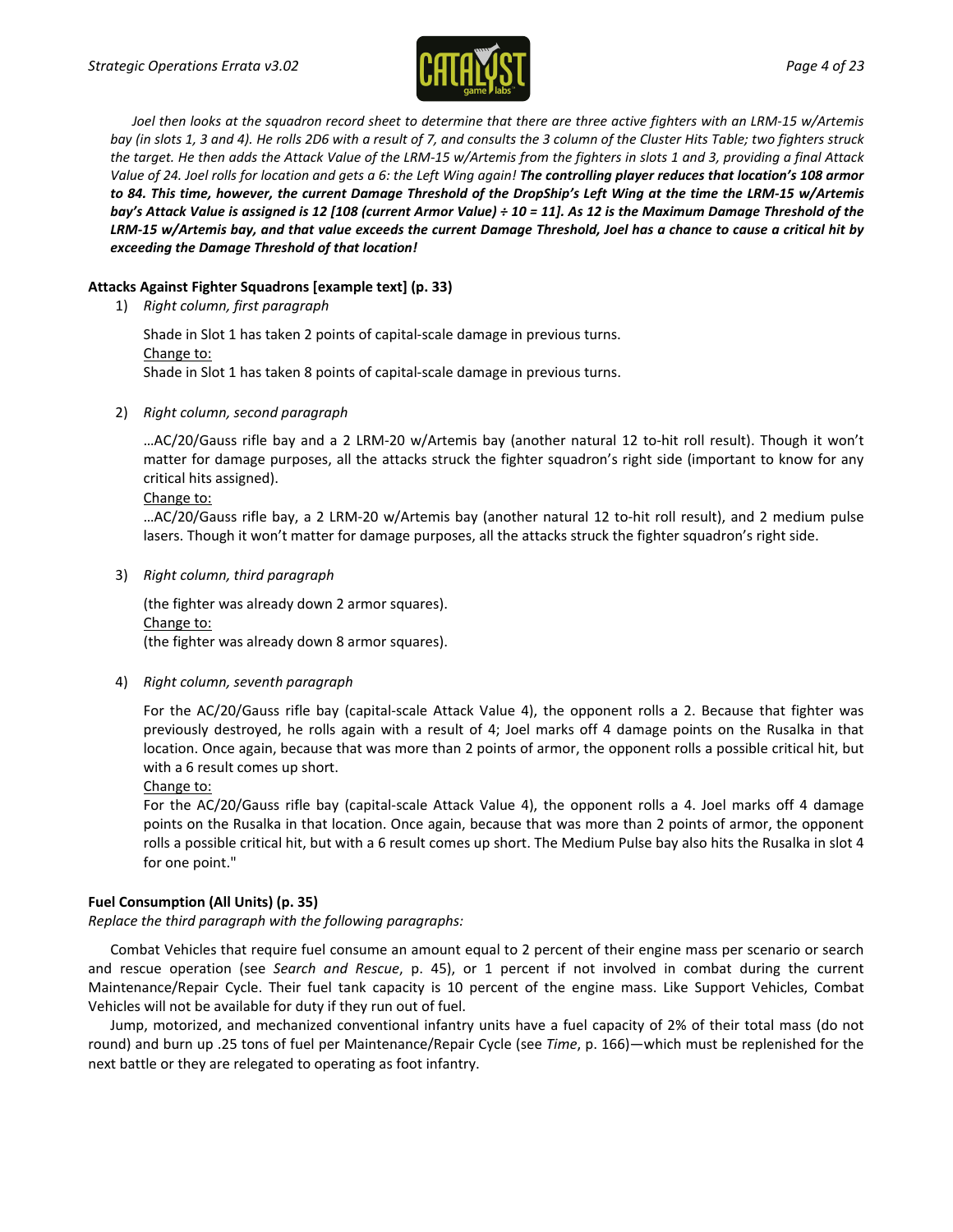

#### **Morale Ratings Table (p. 40)**

Under "Other," the values for "Force has suffered desertions" and "Force has suffered mutineers" should be –1 and –3, respectively.

#### **Search and Rescue Modifiers Table (p. 46)**

- 1) Invert the values of all table entries (i.e., change all plusses to minuses)
- 2) Add an asterisk to the end of "SAR force has Improved Sensors" and "SAR force has Active Probe"

#### **Actions (p. 47)**

*Replace the next-to-last sentence with the following:*

Each player may give one action to each Unit (usually a company or Trinary, though players may, if they all agree, use lances and Stars instead) in his or her Force, and no Element ('Mech, vehicle, infantry platoon and so on) may be given more than one order in a Strategic Turn.

#### **Battle Scenario Table & Raid Scenario Table (p. 49)**

*For both tables, change the five rows for "Defender Campaign Score" as follows:*

 $<-4.5$  /  $-4$  to  $-1$  /  $-0.5$  to 0.5 / 1 to 4 / 4.5+

# **Random AeroSpace Assignment Table: Inner Sphere 1 (p. 51)**

Under DropShips, House Kurita, change Nekohono`o (3057) to Nekohono`o (3067) Under DropShips, House Marik, change Merlin (3057) to Merlin (3067) Under DropShips, House Marik, change Merlin (3057) to Merlin (3067)

#### **Random AeroSpace Assignment Table: Inner Sphere 2 (p. 52)**

Under DropShips, ComStar, change Model 96 'Elephant' (3057) to Model 96 'Elephant' (3075)

# **Random Aerospace Assignment Table: Minor States 1 (p. 54)**

*Third paragraph*

(PU) is *Record Sheets: Phoenix Upgrade*; Change to: (3085-PP) is *Record Sheets: 3085 Project Phoenix*;

# **RANDOM ASSIGNMENT TABLE ('MECH) CORRECTIONS**

**Free Rasalhague Republic, Medium** GRF-6S - 3085-PP WVR-8K - 3085-PP

**Free Rasalhague Republic, Heavy** ARC-2K - 3039

**Magistracy of Canopus, Light** WSP-3L - 3085-PP STG-6L - 3085-PP (both occurrences) LCT-5V - 3085-PP

**Magistracy of Canopus, Medium** PXH-4L - 3085-PP SHD-7M - 3085-PP

**Magistracy of Canopus, Heavy** OSR-4L - 3085-PP MAD-5L - 3085-PP

**Magistracy of Canopus, Assault** LGC-12C - 3085-PP

**Marian Hegemony, Light** LCT-1V2 - 3085-PP (both occurrences)

**Marian Hegemony, Medium** PXH-1 - 3039 WHT-1H - Should be WTH-1H WVR-6M - 3039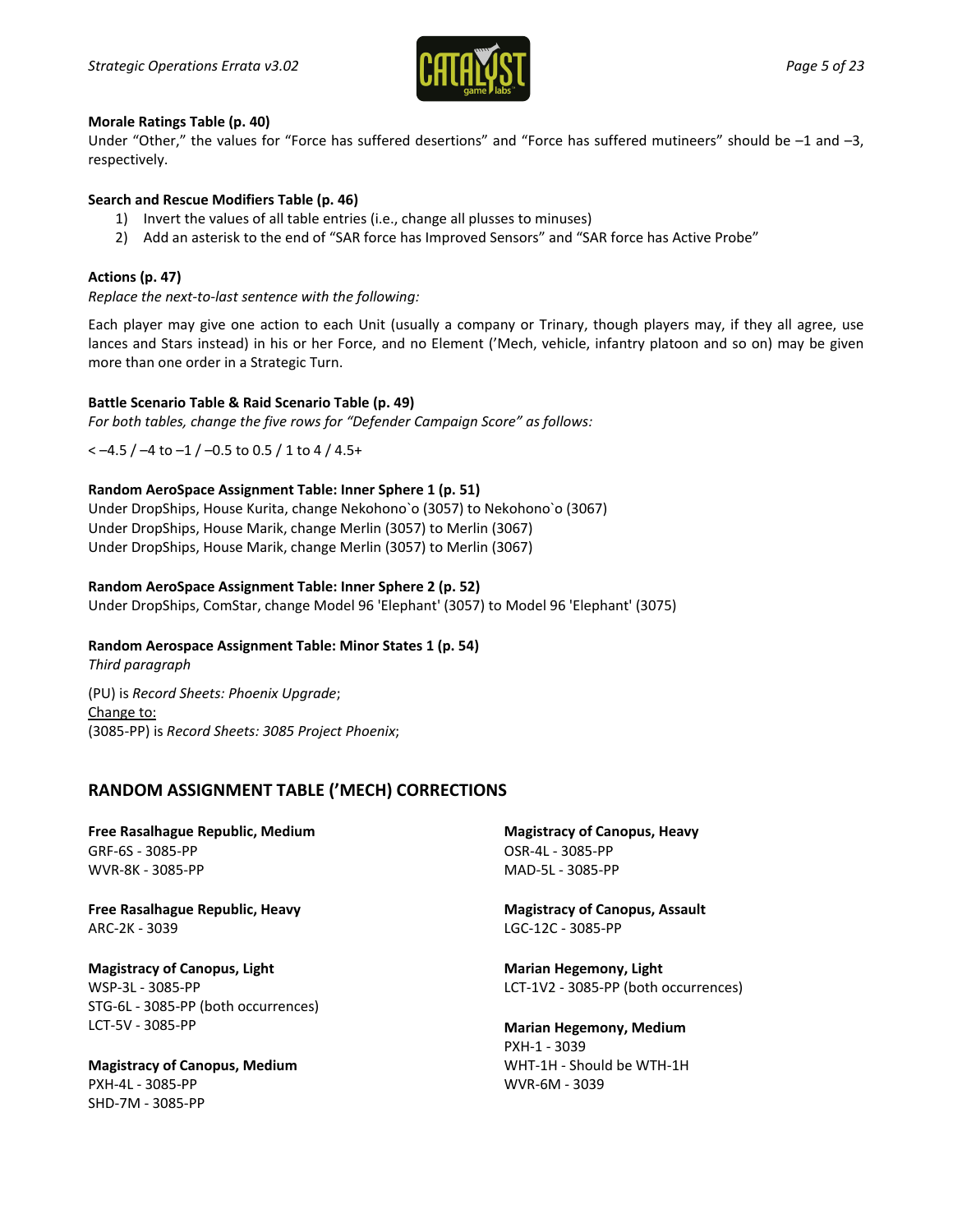

**Marian Hegemony, Heavy** MAD-3R - 3039 WHM-8D - 3085-PP TDR-9M - 3085-PP ARC-8M - 3085-PP

**Marian Hegemony, Assault** GOL-2H - 3085-PP LGB-12C - 3085-PP MAD-4H - 3085-PP

**Mercenary, Medium** GRF-6S - 3085-PP SHD-2H - 3039 WVR-8K - 3085-PP

**Mercenary, Heavy** RFL-3N - 3039 MAD-9M2 - 3085-PP WHM-8D - 3085-PP ARC-8M - 3085-PP

**Mercenary, Assault** MAD-4A - 3039

**Nova Cats, Light** AF1A Arctic Fox - 3060 Jenner IIC 4 - 3055

**Nova Cats, Medium** WVR-8K - 3085-PP

**Nova Cats, Assault** Warhammer IIC 4 - 3085-PP

**Outworlds Alliance, Light** WSP-1A - 3039 STG-3R - 3039 LCT-1V - 3039

#### **Outworlds Alliance, Medium**

PXH-3K - 3085-PP WVR-6R - 3039 WTH-1 - 3039 SHD-2H - 3039 GRF-1N - 3039 WFT-1 - 3050U

**Outworlds Alliance, Heavy** MAD-3R - 3039

# **Pirates, Light**

LCT-1V - 3039 STG-5R - 3085-PP STG-3R - 3085-PP LCT-5M - 3085-PP WSP-3L - 3085-PP

**Pirates, Medium**

GRF-1N - 3039 PXH-1 - 3039 WVR-6R - 3039 WHT-1H - Should be WTH-1H

#### **Pirates, Heavy**

TDR-9M - 3085-PP OSR-2C - 3039 WHM-8D - 3085-PP MAD-3R - 3039 ARC-2R - 3039 OTL-6D - 3085-PP ARC-8M - 3039

#### **Pirates, Assault**

GOL-2H - 3085-PP LGB-0W - 3039 BLR-1G - 3039 MAD-4H - 3085-PP

# **Taurian Concordat, Light**

STG-5R - 3085-PP WSP-3L - 3085-PP COM-2D - 3039 LCT-5V - 3085-PP VLK-QD1 - 3085-PP

# **Taurian Concordat, Medium**

PXH-4L - 3085-PP SHD-7M - 3085-PP

# **Taurian Concordat, Heavy**

TDR-5S - 3039 ARC-6W - 3085-PP MAD-5L - 3085-PP WHM-8D - 3085-PP OSR-4C - 3085-PP

# **Random AeroSpace Assignment Table: Minor States 1 (p. 56)**

Under Light Aerospace Fighters, die roll 7 Marian Hegemony column, change S-27 Sabre to SB-27 Sabre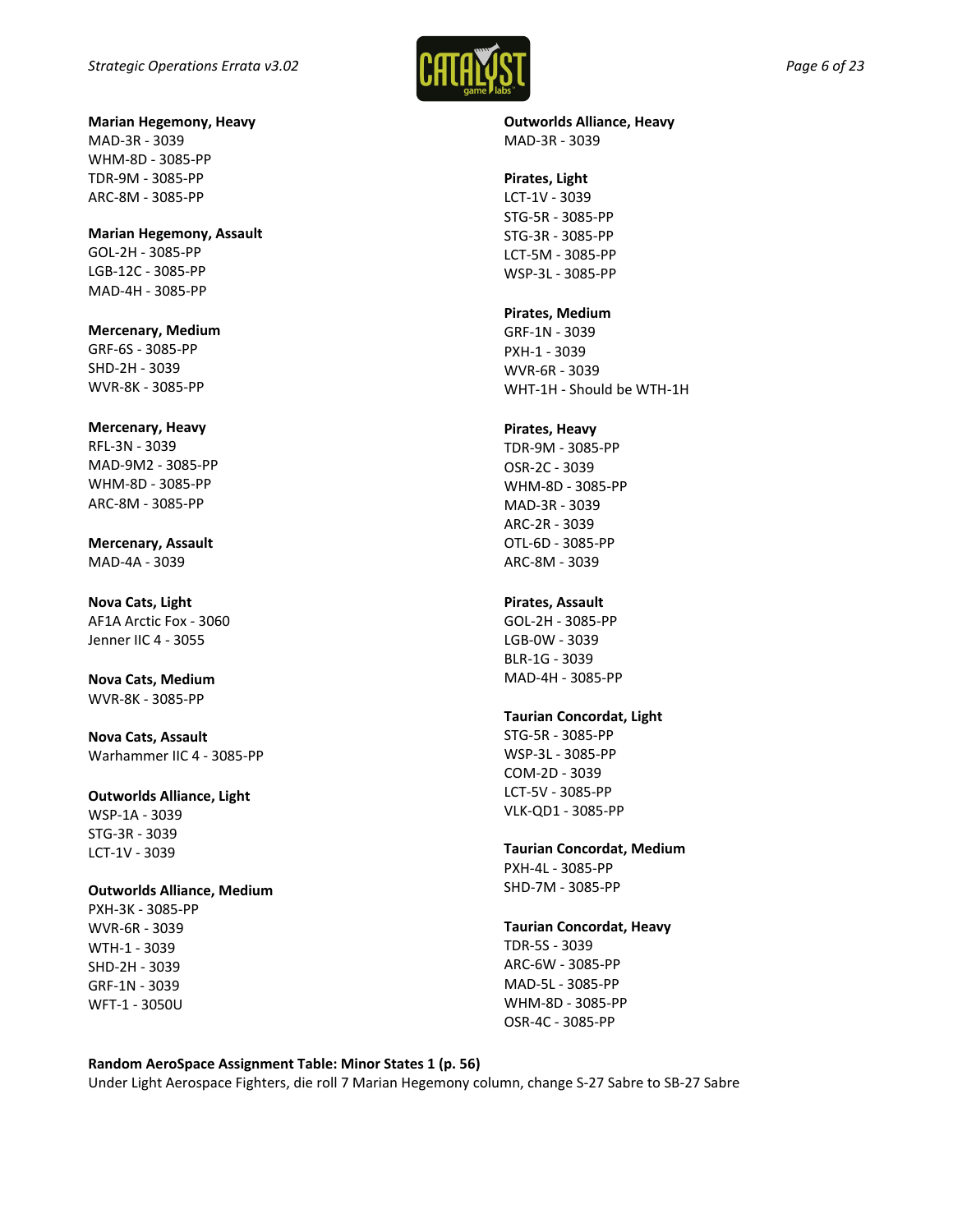

# **Advanced Aerospace Movement**

**Advanced Movement (p. 66)**

*After "Lateral and Deceleration Movement" insert the following new section:*

#### **ANGLES OF ATTACK**

When using these advanced movement rules, Angle of Attack to-hit modifiers (see p. 237, *TW*) are calculated from the units' thrust vectors, not their relative facings.

#### **Docking (p. 67)**

*At the end of the section insert the following paragraph:*

**Space Stations:** Space Stations with KF Booms occupy one JumpShip collar per 50,000 tons (rounded up). They take 1 hour to dock and to undock for every 1,000 tons of the station's mass (rounded up). In campaign play, round hours up to the nearest whole day. The JumpShip need only be present for the last half (round up) of the docking time or first half of the undocking time. During docking, a Space Station may not expend thrust, fire weapons or launch/recover other units.

#### **Engine Status (p. 72)**

*At the end of the third paragraph insert the following:*

To use weapons, a unit's Engine Status must be Hot.

#### **Landing and Liftoff (Expanded) (p. 72)**

*Before "Vertical Landing and Liftoff", insert the following new section:*

#### **FUEL USE FOR LANDING AND TAKEOFF**

When launching from transport bays (per p. 86, *TW*), an aerospace fighter or small craft expends no fuel or thrust for the launch process, having been ejected from the carrier with a speed and heading equal to that of the carrier. As noted in *Total Warfare*, all of the launched vehicle's thrust is available for use on the turn of launch. This also applies to any large craft undocking maneuvers (see p. 66) and the use of flight decks on a support vehicle.

When recovering to transport bays (see p. 86, *TW*), an aerospace fighter or small craft expends no thrust or fuel points for the recovery process other than the thrust points required to match the heading and speed of the carrier (including any thrust points spent by the carrier during the 5 turns of the recovery process.) This also applies to any large craft docking maneuvers (see p. 66).

When landing on a ground map using a horizontal, rolling landing (see p. 87, *TW*), an aerospace fighter, conventional fighter, aerodyne small craft, or aerodyne DropShip expends no extra thrust or fuel points other than those required to reach the altitude and speed required for landing. This also applies to conventional fighters with VSTOL making a shortened landing run.

When landing on a ground map vertically, any vehicle expends 1 thrust point and fuel point per 0.5Gs of local gravity, rounded up (see p. 55, *TO*). These thrust points are not available for other maneuvers in that turn. This also applies to vehicles landing on a flight deck of a support vehicle, which is generally performed at high thrust levels in case of a failed landing, and to aerodyne DropShips and small craft attempting to shorten their landing run (see p. 87, *TW*).

When taking off from a ground map using a horizontal, rolling liftoff (see p. 88, *TW*), an aerospace fighter, conventional fighter, aerodyne small craft, or aerodyne DropShip expends 1 thrust point and fuel point to put the vehicle on the appropriate hex of the atmospheric map moving at 1 hex per turn. The vehicle may not expend additional thrust that turn, representing the low-and-slow nature of aircraft at the moment of takeoff.

When taking off from a ground map using a vertical liftoff (see p. 88, *TW*), any vehicle expends 1 thrust point and fuel point per 0.5Gs of local gravity, rounded up, and is placed on the appropriate hex of the atmospheric map in a hover (0 hexes per turn). The vehicle may not expend additional thrust that turn, representing thrust being constrained to avoid damaging the vehicle with backblast from the ground during launch.

#### **Vertical Landing and Liftoff (p. 72)**

1) *First paragraph, first sentence*

Under Standard Rules, aerodyne DropShips and aerodyne Small Craft may not conduct vertical landing maneuvers in any type of atmosphere;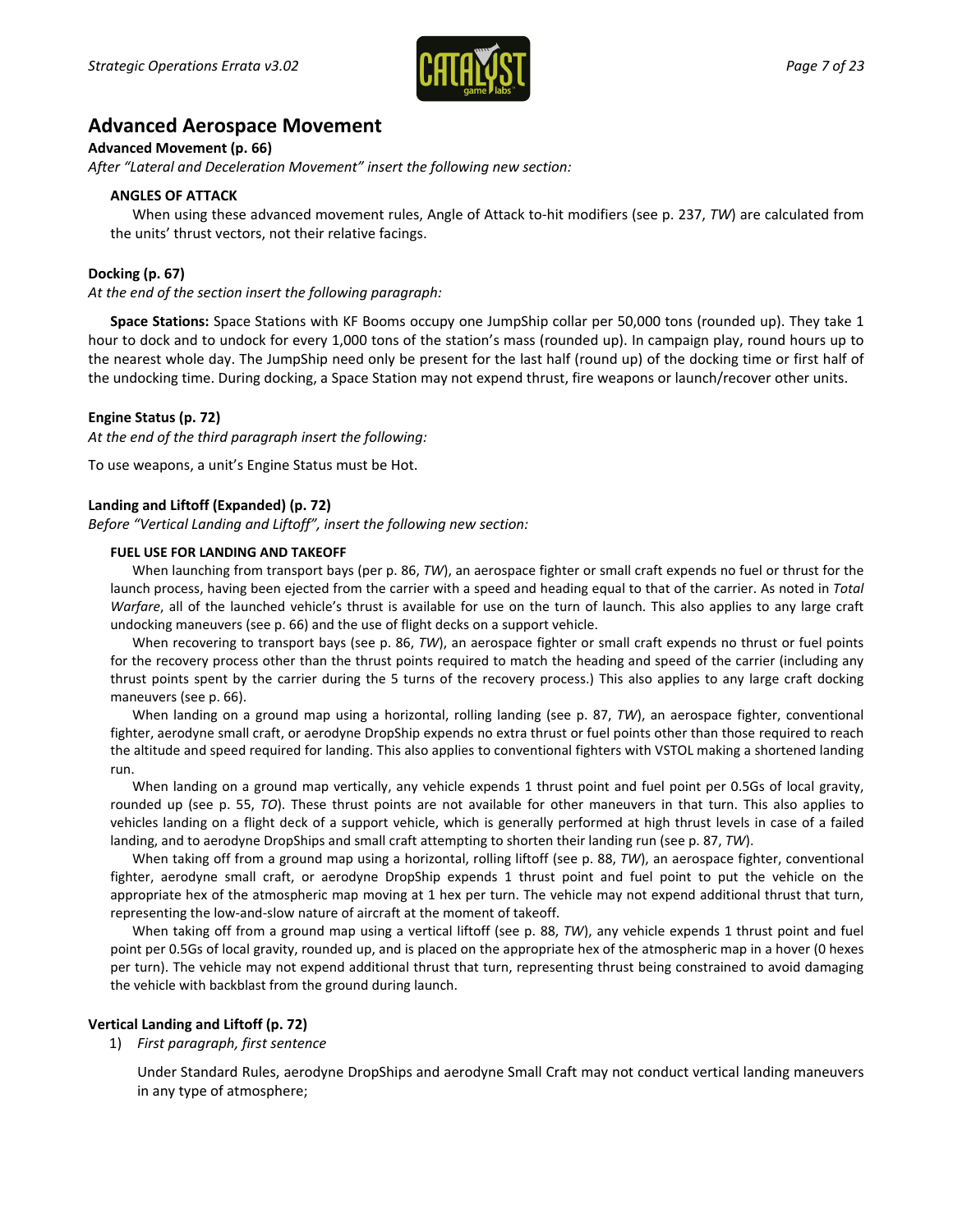

#### Change to:

Under standard rules, aerodyne DropShips may not conduct vertical landing maneuvers in any type of atmosphere;

2) *Second paragraph, first sentence*

Under these advanced rules, aerodyne DropShips and aerodyne Small Craft may conduct a vertical landing Change to:

Under these advanced rules, aerodyne DropShips a may conduct a vertical landing

# **Hyperspace Travel (p. 86)**

*In the Proximity Point Distance Table and Distance to Zenith/Nadir Jump Point Table box, add the following line to the bottom of the box:*

All distances given are in billions of kilometers.

# **Jump Calculations (During Game Play) (p. 88)**

*First paragraph* which must both be valid jump points. Change to: which must both be valid jump points (see pp. 133-135).

#### **Jump Process (Outside of Game Play) (p. 89)**

1) *Replace the second paragraph ("There is no limit …") with the following:*

Routes plotted to or from other non-standard and transient points are only valid for 20 minutes. Those calculated for a moving unit must be for a pre-determined position on its route. After that time, orbital movement makes the calculations useless and the process must begin again.

2) *After the third paragraph ("Once a unit is committed…") insert the following new paragraph:*

At this point the jump occurs, taking the K-F drive-equipped unit along with any successfully docked external vessels (provided they have a K-F Boom and used a Docking Collar). K-F Booms only work when connected directly to the unit with the K-F Drive; otherwise, treat the vessel as if it's a ground unit landed on the hull, as per below.

# **Advanced Anti-Aircraft (pp. 94, 96)**

Delete this entire section, including the example provided for it.

#### **Advanced Point Defense Weapons (p. 97)**

*Replace the "Capital Missiles" paragraph with the following:*

**Capital Missiles:** Only point-defense weapon bays (2 or more weapons) can affect capital missiles; a single PDW has no effect. When firing at missiles, convert the damage from a PDW bay to capital-scale damage. If this damage is insufficient to destroy a targeted missile (which occurs when a missile takes capital-scale damage equal to its Attack Value), the missile suffers a +1 to-hit penalty for each point of capital-scale damage it sustained from PDW bays.

**Capital Missile Bays:** For the purposes of PDW fire, treat all missiles fired from a single bay as a single combined missile (i.e. PDW fire damages and inflicts to-hit penalties on the entire group, not against individual missiles). Similarly, the damage value of the missile flight is not reduced unless the entire flight is destroyed by PDW fire.

#### **Ammunition (p. 98)**

*Under "Ammunition Explosions", change the end of the last sentence*

roll 1D6 to determine the number of tons of ammunition involved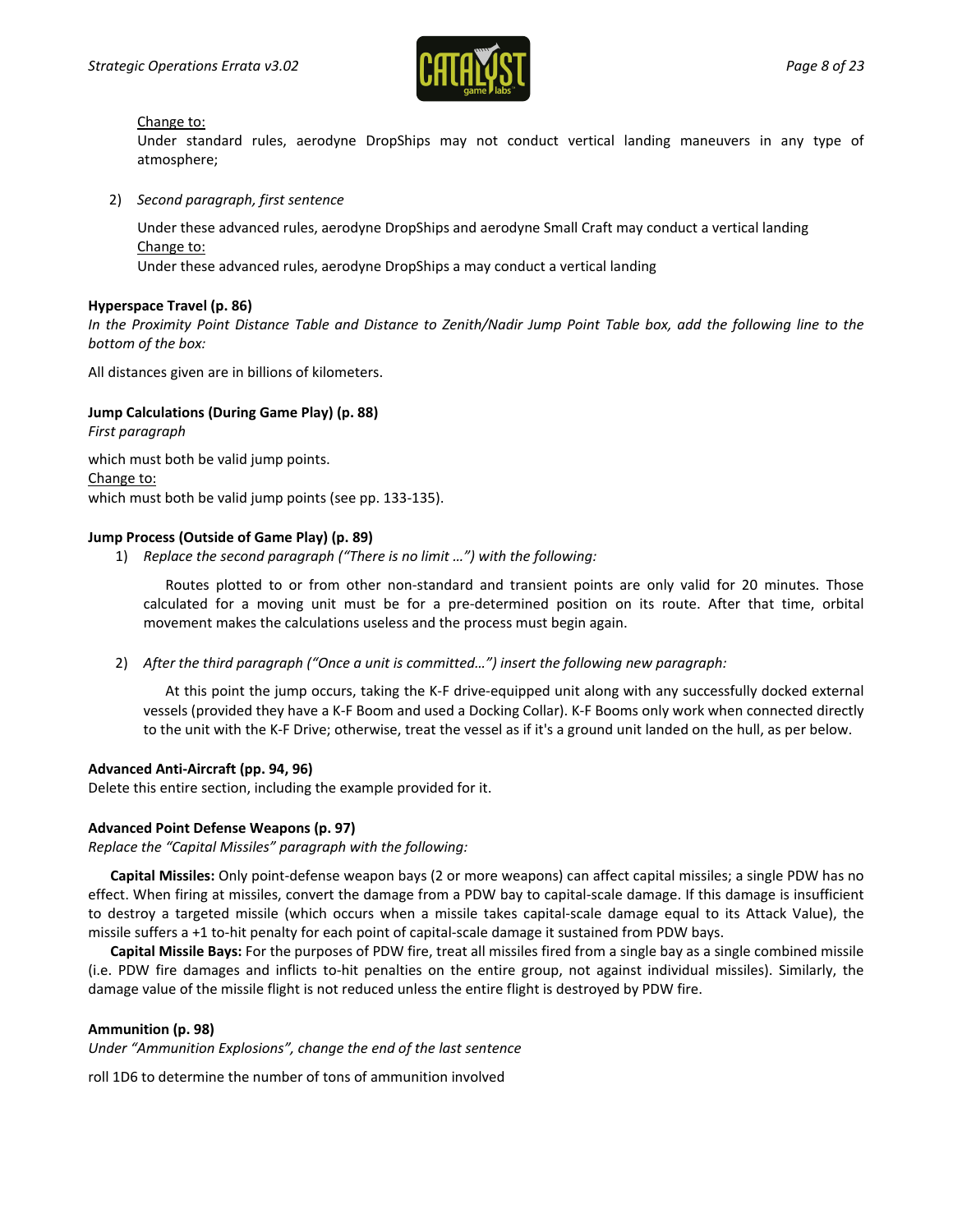

Change to:

roll 1D6 to determine the number of tons of ammunition involved (for weapons with ammunition weighing more than one ton per shot, round tonnage up to the nearest whole shot)."

# **Advanced Aerospace Combat**

# **Orbit-to-Surface Fire (p. 103)**

*After the sixth bullet point insert the following new bullet point:*

If the attack misses, the distance scattered is equal to the MoF x 2 hexes.

# **Orbit to Surface Fire [example text] (p. 106)**

*First paragraph, third through fifth sentences.*

*and rolls 2D6 with a result of 11; the Margin of Failure is 1 and so the attack scatters 1D6. The controlling player first rolls 1D6 to determine the direction of the scatter, with a result of 3—two hexsides to the right of the numbered hexside. The controlling player then rolls 1D6 to determine how far it scatters, with a result of 6—the orbit-to-surface attack scatters 6 hexes to Hex B.*

Change to:

*and rolls 2D6 with a result of 9; the Margin of Failure is 3 and so the attack scatters (3 MoF x 2 hexes) 6 hexes. The controlling player first rolls 1D6 to determine the direction of the scatter, with a result of 3—two hexsides to the right of the numbered hexside. The orbit-to-surface attack scatters 6 hexes to Hex B.*

# **Damaging ECM/ECCM (p. 112)**

In the third paragraph, change "FCS" to "CIC."

# **ECM/ECCM [example text] (p. 112)**

*Eighth paragraph, first sentence*

*A straight +1 modifier is applied for Hex D because of ECM from the DropShip in Hex I).* Change to: *A straight +1 modifier is applied for Hex I because of ECM from the DropShip in Hex I.*

# **ECM/ECCM [example text] (p. 113)**

*In the second paragraph (first full), change the first line to*

*Once again, as a Large Craft, the* Aurora *ignores the enemy fighter in Hex F.* Change to: *Once again, as a Large Craft, the Aurora ignores the enemy fighter in Hex H.*

# **Large Craft and Sensor Shadows (p. 114)**

*Immediately before the "Electronic Warfare" paragraph, add a new paragraph with the following text:*

Sensor shadows are only applicable on the space map (or the space portion of a High-Altitude Map).

# **Capital Weapons Detailed Ranges Table (p. 115)**

1) *The three Mass Driver entries, Heat column*

| 30/60  |
|--------|
| 60/100 |
| 90/140 |
|        |
| 30     |
| 60     |
| 90     |
|        |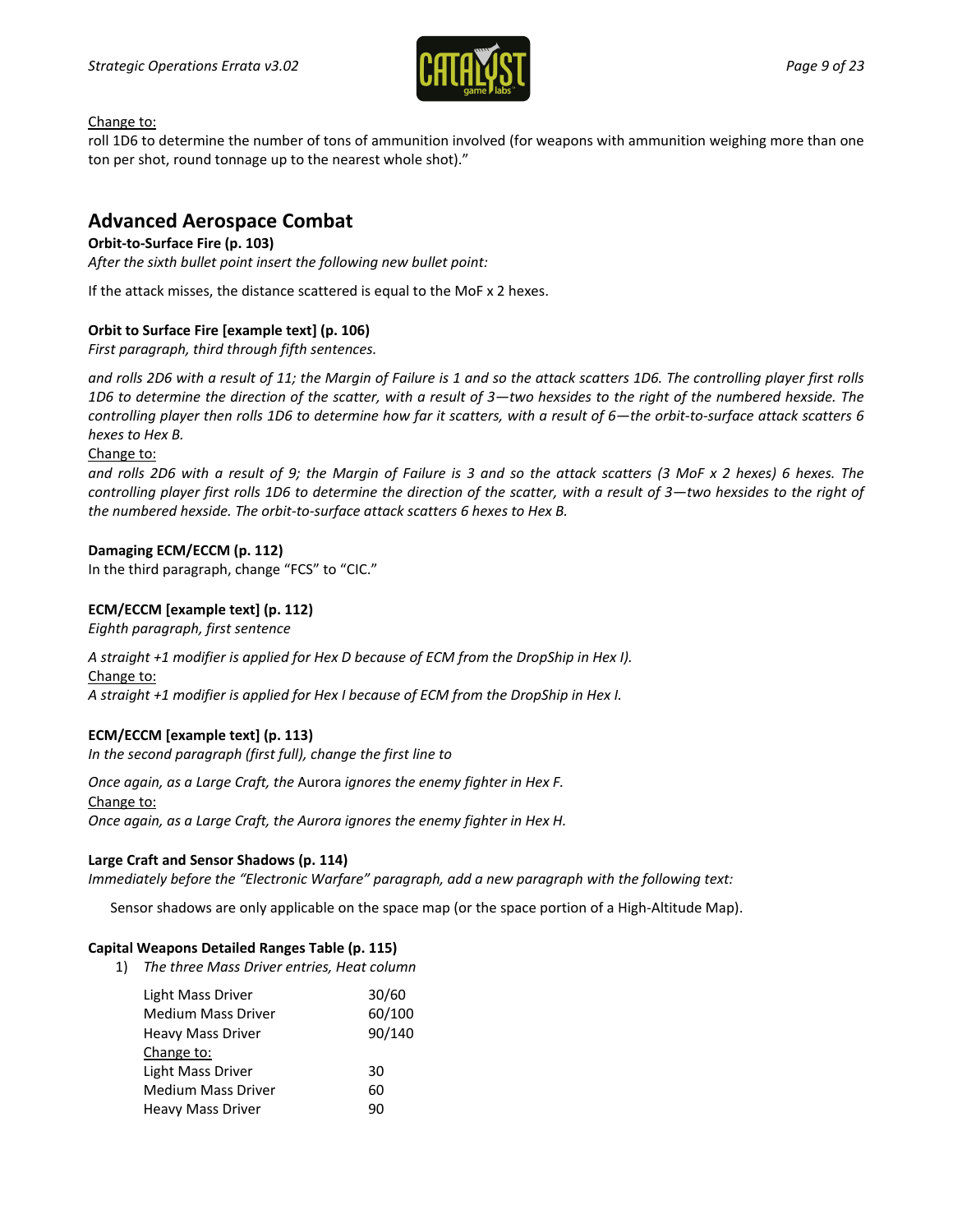

- 2) Light SC-Cannon: change the Range brackets to 1-8 / 9-16 / 17-24 / 25-32
- 3) Heavy NPPC: change the Long Range Value for the from "27-36" to "27-39"

#### **Over-Penetration Weapons Fire Table (p. 116)**

6 - WarShips with an SI 30 or less and any JumpShips, Space Stations or DropShips apply over-penetration rules\* Change to:

6 - WarShips with an original SI 30 or less and any JumpShips, Space Stations or DropShips apply over-penetration rules\*

#### **Tele-operated Missiles (Expanded) (p. 117)**

*In between the "Targeting Capital Missiles" and "Variable Damage Thresholds" sections, insert the following new section:*

#### **TELE-OPERATED MISSILES (EXPANDED)**

The following rule provides an additional option for tele-operated missiles. Unless specifically stated otherwise, all standard tele-operated rules are still in effect (see p. 251, *TW*).

A single launcher may fire and operate more than one active tele-operated missile at one time, though only a single tele-operated missile may be launched in a single turn.

At the start of any turn in which a player wishes to fire a tele-operated missile from a launcher already controlling an active tele-operated missile (or missiles), a capital bay or two standard bays must be declared "inactive" (the bay(s) can be located anywhere on the ship).

An inactive bay cannot be fired until it is activated again.

To determine when a bay can be activated again, use the following rules:

At the end of every turn, the player counts up the number of active (i.e. that have not been destroyed, used up their fuel, or left the playing area) tele-operated missiles being controlled beyond the first missile by a single launcher.

- If the number is equal to the number of inactive bays, nothing happens.
- If the number if less than the number of inactive bays, the player nominates the difference in bays he wishes to activate (either 1 capital bay or two standard bays); the "activated" bays can be fired and used normally starting on the following turn.

**Point Defense Bays and Screen Launchers:** Neither Point Defense Bays or Screen Launchers count towards bay totals and cannot be "subtracted" to allow for the firing of additional tele-operated missiles.

*At the start of a turn, a Nekohono'o-class DropShip has 5 active tele-operate kraken missiles on the playing area, 3 operating from one launcher and 2 operating from another launcher. Since that's 3 missiles beyond the first being controlled by the same launchers, and the DropShip has no capital bays, Jacob previously made the MRM and SRM bays in the nose, and the MRM and PPC bays in the FL/FR arcs inactive (a total of 6 bays).*

Jacob wants to fire three more tele-operated missiles this turn. Since one of those missiles is the first active missile *controlled by the third launcher, there's no penalty. However, the other two launchers are already controlling multiple launchers, so he must nominate four more bays to make them inactive: he chooses the ER PPC bays in the FL/FR arcs, as well as the SRM bays in the AL/AR arcs, and fires during the turn, giving him 8 tele-operated missiles on the playing area.*

*At the end of the turn, however, 4 of the 8 missiles have either run out of fuel, left the playing area or been destroyed. He subtracts the number of active missiles beyond the first for each launcher resulting in 1 [4 (active tele-operated missiles beyond the first) – 3 (number of launchers). Jacob then compares that number with the number of inactive bays he has, which leaves him with a difference of 3 [4 (8 inactive standard bays / 2) – 1 [active tele-operated missiles beyond the first) = 3]. This means he may activate all but 2 of his bays; he leaves the MRM and SRM bays in the nose inactive.*

#### **Advanced Sensors (p. 118)**

1) *Between the "Detection Check" and "Active Probes" subsections, insert the following new paragraph:*

An unmanned unit makes a Detection Check based upon the amount of Communications Equipment (or its equivalency) it mounts (see p. 212, *TM*). The Base Target Number starts at 7. For every two tons of Communications Equipment (or its equivalency), drop the number by 1 (round down). For example, an unmanned DropShip without any additional Communication Equipment has an equivalency of 3 tons, meaning the Detection Check is made with a Modified Target Number of 6  $[7]$  (Base Target Number) -1 (3 tons of equivalent Communication Equipment / 2 = 1.5, rounded down to 1) = 6]. If it had mounted 3 tons of additional Communications Equipment, the Modified Target Number would 4 [7 (Base Target Number) –3 (6 tons of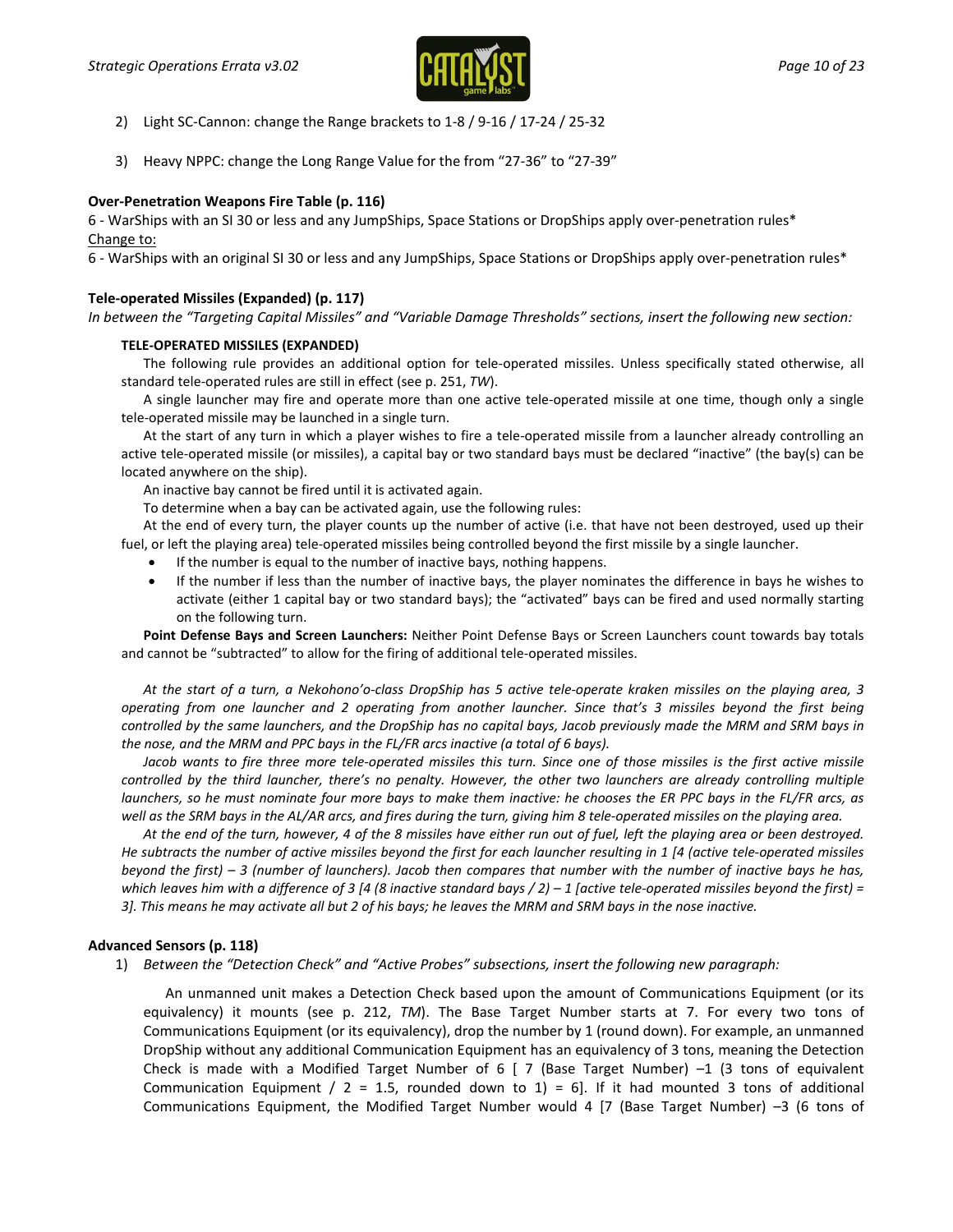

Communication Equipment and/or its equivalency  $/ 2 = 3$  = 6]. The modifiers for Active Probes and Naval Comm-Scanner Suites (see below) apply as is to unmanned Detection Checks.

2) *Under "Naval Comm-Scanner Suite", replace the entire entry with the following:*

**Naval Comm-Scanner Suite:** Double the sensor range for a Small NCSS and apply a –1 modifier to any Detection Check to detect a given unit; triple the sensor range for a Large NCSS and apply a –2 modifier to any Detection Check to detect a given unit (see p. 332, *TO*). NCSS does not affect sensor ranges for emergence wave detection. For other detection types, either modify the maximum listed range and/or modify the range used to calculate penalties as appropriate.

# **Zero-G Ground Unit Combat on Large Aerospace Units (p. 120)**

#### *Insert the following between the headings "BATTLEMECH" and "WEAPON ATTACKS":*

#### **ZERO-G GROUND UNIT COMBAT ON LARGE AEROSPACE UNITS**

Ground Units on a Large Aerospace Unit Hull may engage in combat using the "Ground Scenario" rules with the following modifications:

- All units are treated as ground units, using ground combat ranges.
- Only Biped units may move
- Jump capable units have an MP of Jump  $-1$
- Non-jump capable units have an MP of Walk/Cruise –2
- In any turn a unit moves it must make a Piloting Skill Roll. If it fails, it comes off the hull.
- If the Aerospace unit the ground units are on changes its heading or velocity, all units on the hull must make a Piloting Skill Roll.
- Any unit that fails a Piloting Skill Roll is removed from the playing field. It has lost its hold on the hull and floats away. It must make a new landing attempt.

An exception to this rule are tracked combat units operating on Large Aerospace units that have had their hull modified to support tracked combat units operating on special tracks. This must be declared prior to the scenario start. When the mapsheets are laid out, the player controlling the aerospace craft may place 50 track hexes on each map sheet. Track hexes must all be connected. The tracked vehicles may only move on these track-designated hexes, and only at Cruising speed.

# **Aerospace Technologies**

#### **Quick Charging (p. 125)**

Example: a habitable planet for a yellow is about ten times closer to the star than the jump points. Change to:

Example: a habitable planet for a yellow star is about ten times closer to the star than the jump points.

# **JumpShip Gymnastics (p. 131)**

#### *Third paragraph, last sentence*

There's a brief period for the drive controller to accept certain feedback, like recognizing a gravity-distorted field or damage in the core from quick-charging.

#### Change to:

There's a brief period for the drive controller to accept certain feedback, like recognizing a gravity-distorted field via the Brandt Recoil effect or damage in the core from quick-charging.

# **Fuel (p. 140)**

In the last line of this page, change "atomic mass 2" to "molecular mass 2".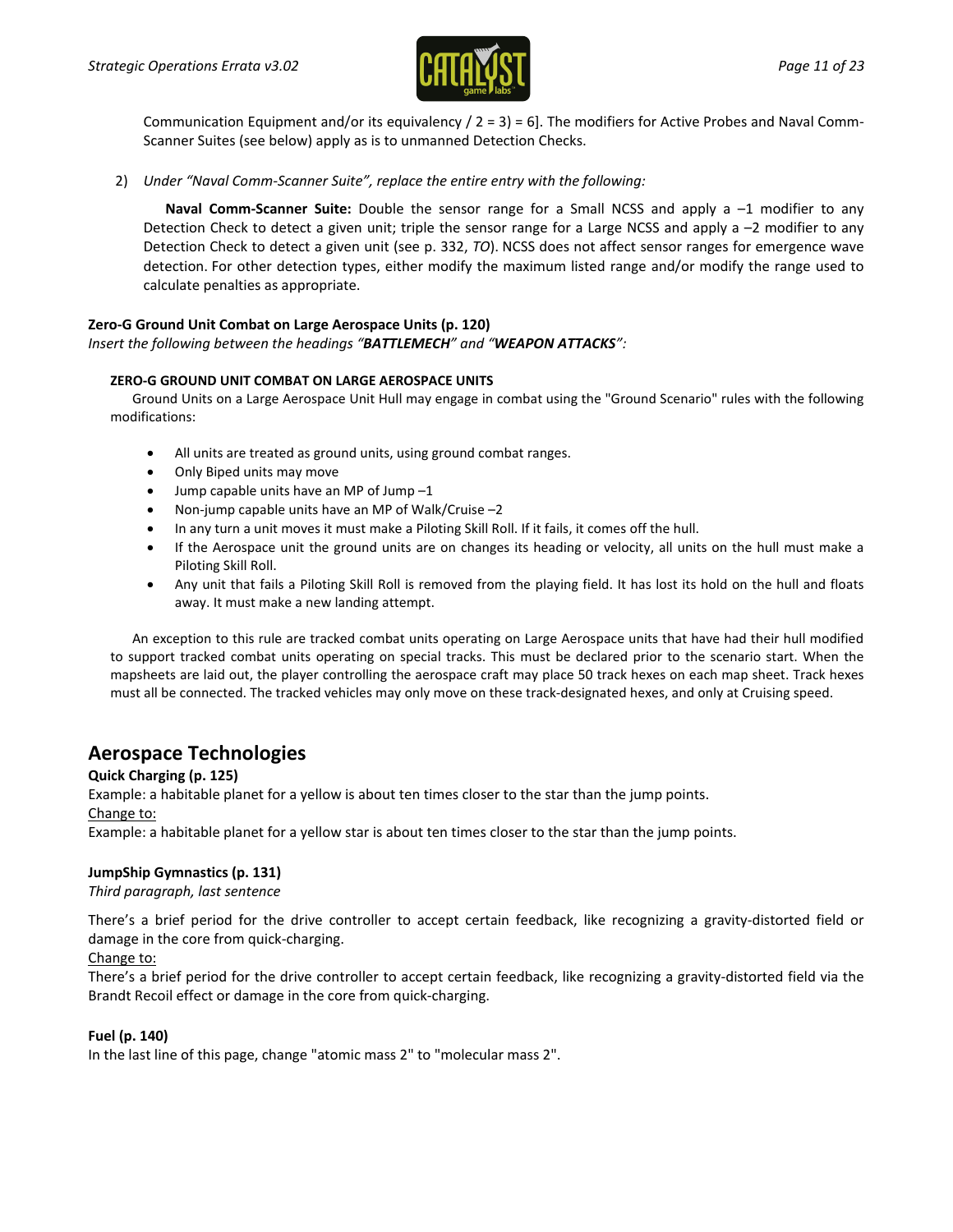

# **Advanced Aerospace Construction**

**Advanced Aerospace Unit Record Sheet Table (p. 145)**

Under "JumpShip", "Weapon Arcs", delete "Broadside Left/Right,"

# **Allocate Weight for Structural Integrity (p. 146)**

*After the first sentence insert the following:*

Advanced aerospace units possess capital-scale Structural Integrity (SI): each point is equal to 10 points of standard-scale SI.

# **Determine Fuel Capacity (p. 147)**

In the last sentence of the first paragraph, change "(rounded up to the nearest half-ton)" to "(rounded up to the nearest ton)".

# **Add Control/Crew Systems (p. 149)**

In the second line in the **Crew** paragraph, replace the page reference to "(see p. 150)."

# **Additional Crew table (p. 150)**

Remove the Mobile Field Base entry.

# **Special Enhancements (p. 151)**

*Replace the paragraph with the following:*

Some Space Stations are equipped to be carried by JumpShips. Such stations are limited to 100,000 tons and must be equipped with a KF Boom. They replace the Space Station cost multiplier of x1.25 (see p. 158) with x20.

# **Step 4 – Add Armor (p. 152)**

*Second column, first paragraph*

Structural Integrity weight Change to: Structural Integrity value

# **Advanced Aerospace Unit Armor Table (p. 152)**

*Under "Space Stations"*

Structural Integrity Mass ÷ 3 Change to: Structural Integrity Mass ÷ 3 + 60

# **Step 4 – Add Armor [example text] (p. 153)**

*Alliance space station example, first sentence*

*[…] Joel finds that the maximum armor he can install on the unit is 333 tons (1,000 tons of Structural Integrity ÷ 3 = 333.33, round down to 333).*

# Change to:

*[…] Joel finds that the maximum armor he can install on the unit is 393 tons (1,000 tons of Structural Integrity ÷ 3 + 60 = 393.33, rounded down to 393).*

# **Step 4 – Add Armor examples (p. 153)**

In the example text for the *McKenna*, it should allocate 132 points to its Aft facing.

# **Advanced Aerospace Unit Weapon Bays and Firing Arcs (p. 154)**

Add "MML" to the list of weapon bay classes.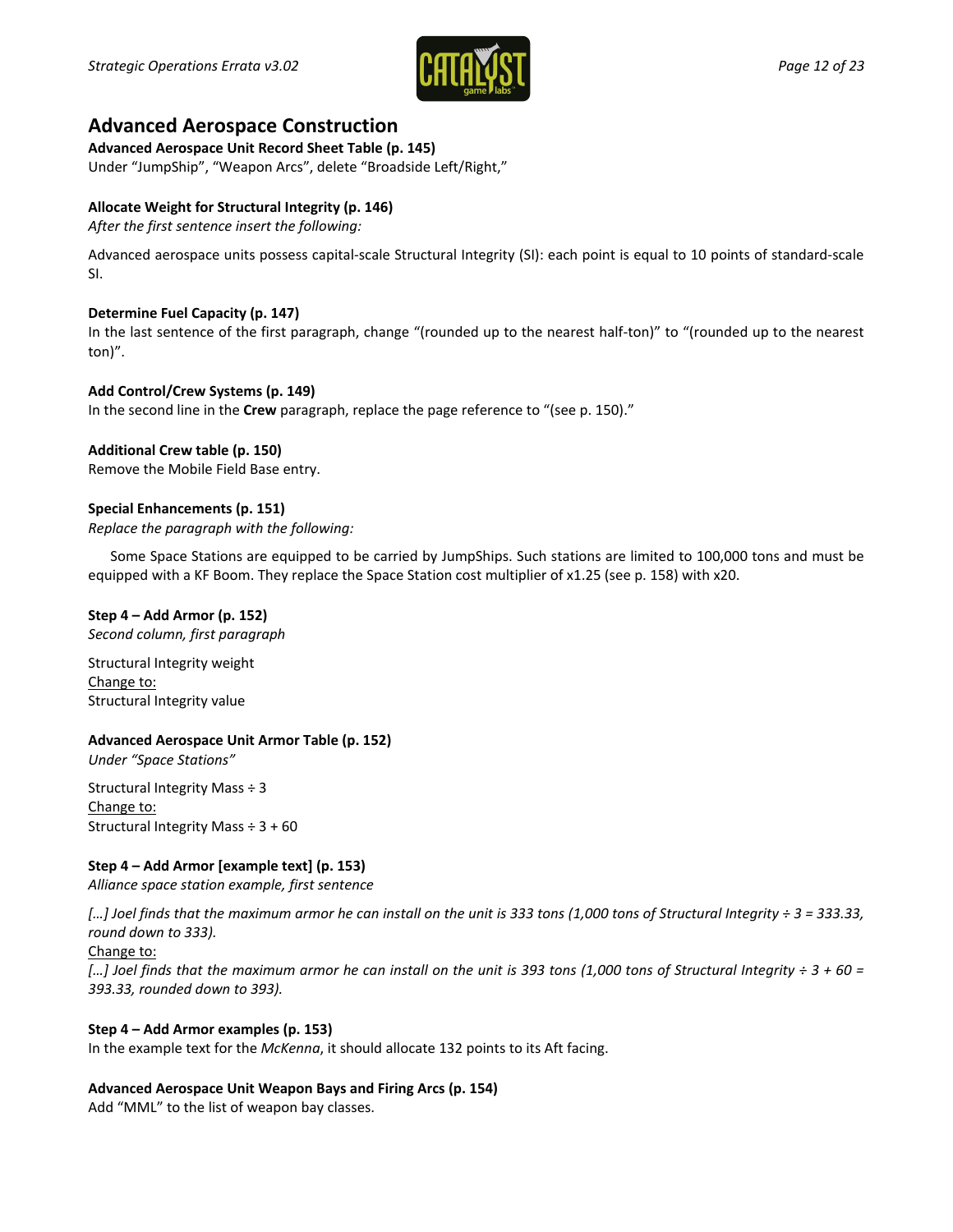

# **Step 5: Add Weapons, Ammunition and Other Equipment (p. 155)**

1) *Under "Crew Quarters", first paragraph, third sentence*

Alternative quarters, may be installed to save on weight, reflecting a more spartan arrangement, such as applying steerage-quality quarters to all crew and passengers, or even allocating crew quarters in the form of a dedicated infantry bay, where the crew sleeps in cramped bunks with no private space whatsoever. Change to:

Alternative quarters, may be installed to save on weight, reflecting a more spartan arrangement, such as applying steerage-quality quarters to all crew and passengers.

2) *Under "Fire Control Systems", second sentence*

To determine the weight of these systems, divide the number of weapons mounted in any firing arc that exceeds its weapon limits (12 for JumpShips, 20 for Space Stations and WarShips) by the limit value, Change to:

To determine the weight of these systems, divide all weapons mounted in any firing arc that exceeds its weapon limits (12 for JumpShips, 20 for Space Stations and WarShips) by the limit value,

3) *Under "Transport Bays and Doors", second paragraph, eleventh and twelfth lines, delete the following:*

(in which case, 1 ton of food and water covered the needs of 200 people for 1 day)

4) *Under "Transport Bays and Doors", third paragraph, last sentence*

Personnel transported in cargo bays use 1 ton of consumables per 10 people per day. Change to:

Personnel transported in cargo bays use 1 ton of consumables per 5 people per day.

# **Advanced Aerospace Unit Structural Costs And Availability Table (p. 158)**

- 1) Change Introduction date of Standard Core from 2107 to 2300.
- 2) Change Introduction date of Compact Core from 2300 to 2107.

#### **Advanced Aerospace Unit Costs Tables (p. 159)**

Delete the entire Crew Quarters line.

# **Maintenance, Repair, Supply, and Customization**

**Technical Personnel (p. 168)**

*Right column, first paragraph, last sentence*

Two teams cannot work simultaneously on the same task, but they can divide the tasks between them to save time. Change to:

Multiple teams working on the same task can reduce its difficulty, but not the time required.

# **Crew (p. 168)**

*First paragraph, at the end add the following sentence:*

Crew performing maintenance uses the skill modifiers for their experience rating.

#### **Support Personnel Experience Table (p. 168)**

For each listed Experience Level, lower the Base Skill Target of each value in the "Technical" column by 1 (the new values would be 8+/6+/5+/4+)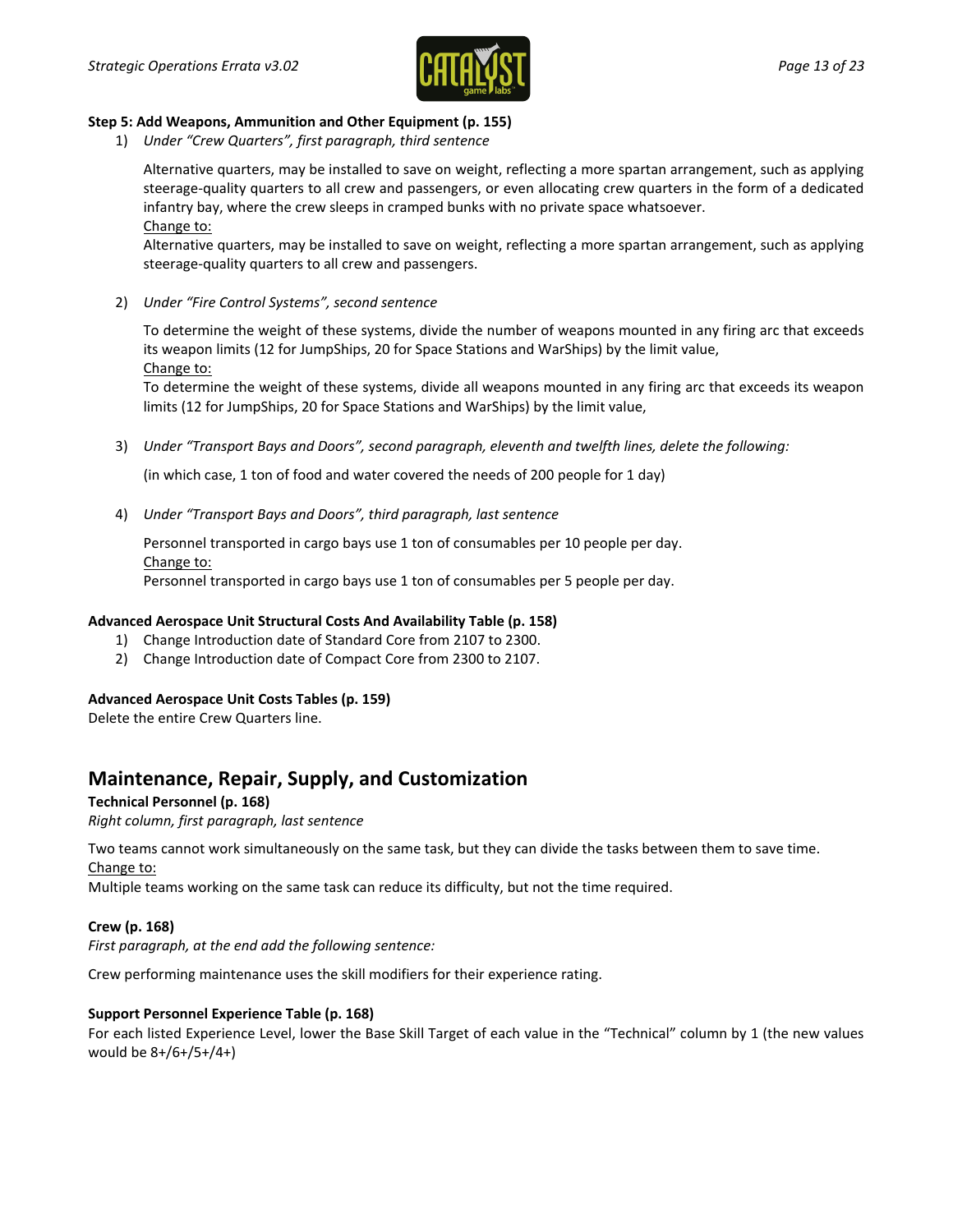

#### **Maintenance (p. 169)**

1) *Add to the end of the final paragraph before the "Conventional Infantry" paragraph heading:*

Maintenance checks are run every week in the field, or once every four weeks when in garrison conditions (not in the field or in combat). Garrison conditions includes when being transported between systems for ground units and small aerospace units.

2) *Replace the "Conventional Infantry" paragraph with the following:*

Infantry units perform their own maintenance and repairs under normal conditions. Foot infantry using weapons with a Tech Rating of C or lower do not require maintenance. Units using other motive types or more advanced weapons require maintenance checks.

# **Era Modifiers (Optional) table (p. 170)**

*Adjust the values shown on this table to what is shown. Any columns not shown are left as is.*

| <b>Faction</b>               | <b>AoW</b> | <b>RW</b> | <b>SL</b> | 1SW | 2SW                      | 3SW  | 4SW  | Clan                   | <b>Jihad</b> |
|------------------------------|------------|-----------|-----------|-----|--------------------------|------|------|------------------------|--------------|
| Capellan Confederation       |            |           |           |     | $+1$                     | $+2$ | $+2$ | $+1$                   |              |
| Chaos March                  |            |           |           |     |                          |      |      | $+0$                   |              |
| ComStar                      |            |           |           |     | $+0$                     | $+0$ | $+0$ | $+0$                   |              |
| <b>Clans</b>                 |            |           |           |     | $+0$                     | $+0$ | $+0$ | $+0$                   |              |
| <b>Draconis Combine</b>      |            |           |           |     | $+1$                     | $+2$ | $+2$ | $+0$                   |              |
| <b>Federated Suns</b>        |            |           |           |     | $+1$                     | $+2$ | $+2$ | $+0$                   |              |
| Free Worlds League           |            |           |           |     | $+1$                     | $+2$ | $+2$ | $+0$                   |              |
| Free Rasalhague Republic     |            |           |           |     | $\overline{\phantom{0}}$ |      |      | $+1$                   |              |
| Lyran Commonwealth           |            |           |           |     | $+1$                     | $+2$ | $+2$ | $+0$                   |              |
| <b>Terran Hegemony</b>       |            |           |           |     |                          |      |      | $\qquad \qquad \qquad$ |              |
| Word of Blake                |            |           |           |     |                          |      |      | $+0$                   |              |
| <b>Outworlds Alliance</b>    |            |           |           |     | $+1$                     | $+2$ | $+2$ | $+1$                   |              |
| <b>Taurian Concordat</b>     |            |           |           |     | $+1$                     | $+2$ | $+2$ | $+1$                   |              |
| <b>Magistracy of Canopus</b> |            |           |           |     | $+1$                     | $+2$ | $+2$ | $+1$                   |              |
| Rim Worlds Republic          |            |           |           |     |                          | —    |      |                        |              |
| Periphery (Other)            |            |           |           |     | $+2$                     | $+3$ | $+3$ | $+2$                   |              |
| Mercenary                    |            |           |           |     | $+1$                     | $+2$ | $+2$ | $+1$                   |              |

# **Location Modifiers subtable (p. 171)**

*Replace all entries and footnotes with the following:*

| Location                       | <b>Modifiers</b> |
|--------------------------------|------------------|
| Improvised*                    | $+2$             |
| Field Workshop**               | $+1$             |
| Facility - Basict              |                  |
| <b>Facility - Maintenance‡</b> | -2               |
| <b>Factory Conditions§</b>     |                  |

\*Tools and access gantries are improvised or nearly non-existent, minimal protection against elements, poor lighting.

\*\*Basic tool access, dedicated maintenance vehicle mounting Salvage Arm, Lift Hoist, and so on, but still variable lighting and minimal protection against the elements; the Mobile Field Base equipment (p. 142, *TO:AUE*) automatically applies this modifier without the need for the unit mounting that equipment to also mount a salvage arm, lift hoist and so on, as described.

†Complete shelter. Ideal lighting, all standard tools and unit-appropriate gantries. Includes transport bays specific to that unit type.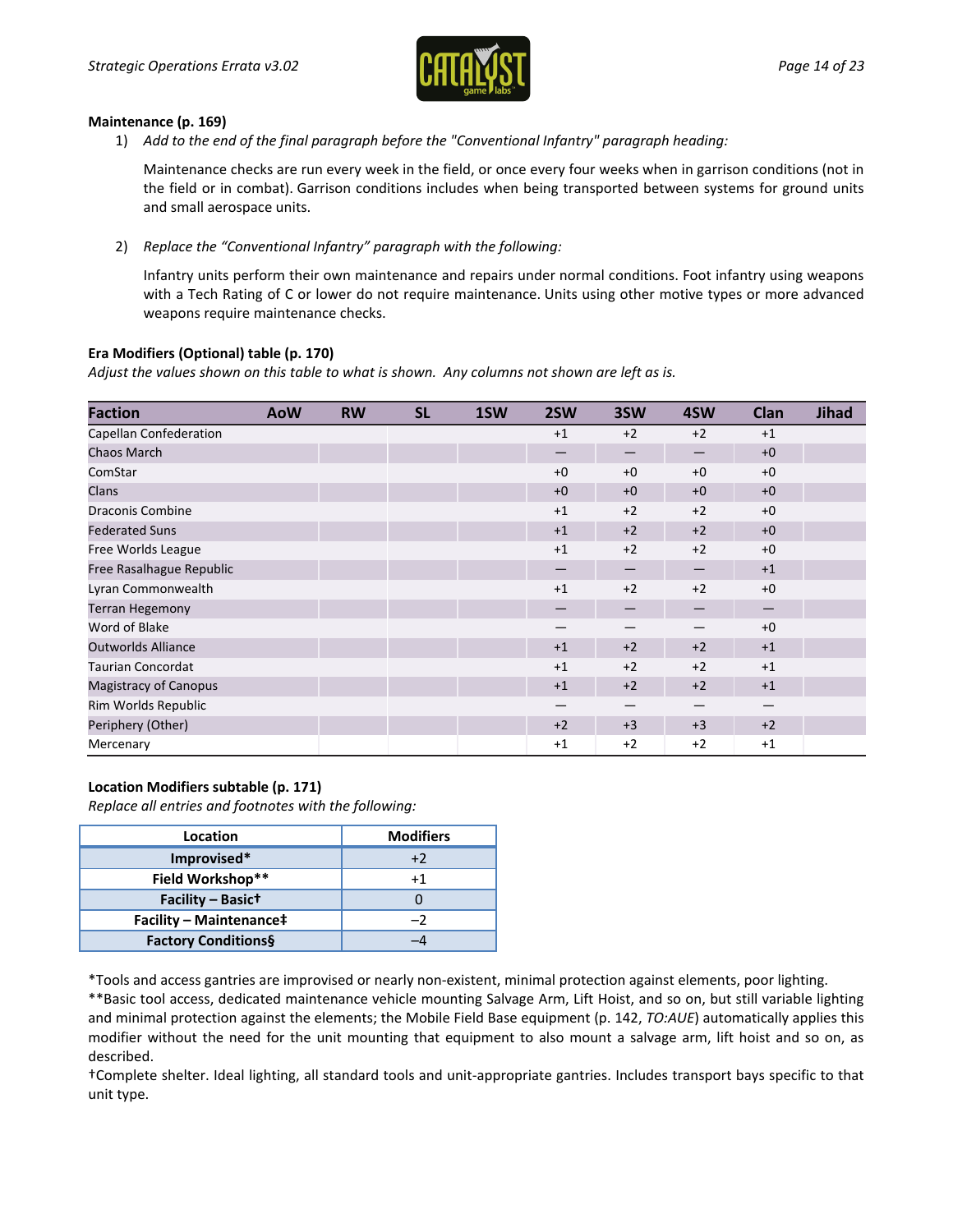

‡Complete shelter. Ideal conditions, available at any major base. Cannot build all parts from scratch, but enough resources are available to perform superior levels of jury-rigging.

§Complete shelter. All equipment needed to build from scratch any part appropriate to the unit types undergoing maintenance/repair (factory must be designed to build the unit type in question; i.e. if the factory doesn't build an aerospace unit, then it would only be considered a maintenance facility for that unit type).

# **Technician Type Modifiers table (p. 171)**

\*To a maximum of 3 teams per unit; maintenance on WarShips, JumpShips, Space Stations, DropShips and Large Naval Vessel Support Vehicles cannot be augmented with additional Technical Teams.

# Change to:

\*To a maximum of 3 teams per unit; use the highest team experience as the base experience level; extra teams must be at full strength, no more than one experience level lower and must have the appropriate Technician skill to help; does not apply to maintenance on Large Naval Vessel Support Vehicles and aerospace units larger than Small Craft.

# **Team Casualty Modifiers table (p. 171)**

\*For simplicity, the Technician/Doctor is always as assumed to be the last individual to be eliminated. Change to:

\*The Technician/Doctor is always assumed to be the last individual eliminated.

# **Maintenance Check Table (p. 172)**

1) Column A, Row MoF 7+

"Destroyed" Change to: "(4)"

2) In the table, DELETE:

"Destroyed: Unit has been rendered inoperative"

3) Change the results of the MoS rolls to the following:

|  | 4 Q-B Q-C — — —          |  |  |
|--|--------------------------|--|--|
|  | 5 Q-C Q-D Q-D Q-E — —    |  |  |
|  | 6+ Q-D Q-E Q-E Q-E Q-F * |  |  |

# **Mostly Dead Vs. Truly Dead (p. 176)**

*Under "Battle Armor", third paragraph, second sentence*

If it can be repaired and somebody can be found to wear it, the suit can be pressed back into service Change to:

If it is salvaged and somebody can be found to wear it, the suit can be pressed back into service

# **Diagnosis (p. 177)**

*Under 'Mechs, "Weapons and Other Equipment" paragraph*

Any weapons or equipment are rendered inoperative by a critical hit or destruction of the location in which they are situated. Players can attempt to repair weapons and equipment that have received a critical hit. When a location is destroyed, the weapons and equipment located there may be damaged beyond repair. For each destroyed item, roll 2D6. On a result of 10 or more, the item can be repaired; otherwise, it must be replaced. Change to:

Any weapons or equipment rendered inoperative may be damaged beyond repair. Items that received a critical hit and also located in a destroyed location are automatically considered destroyed. For each item destroyed by a critical hit or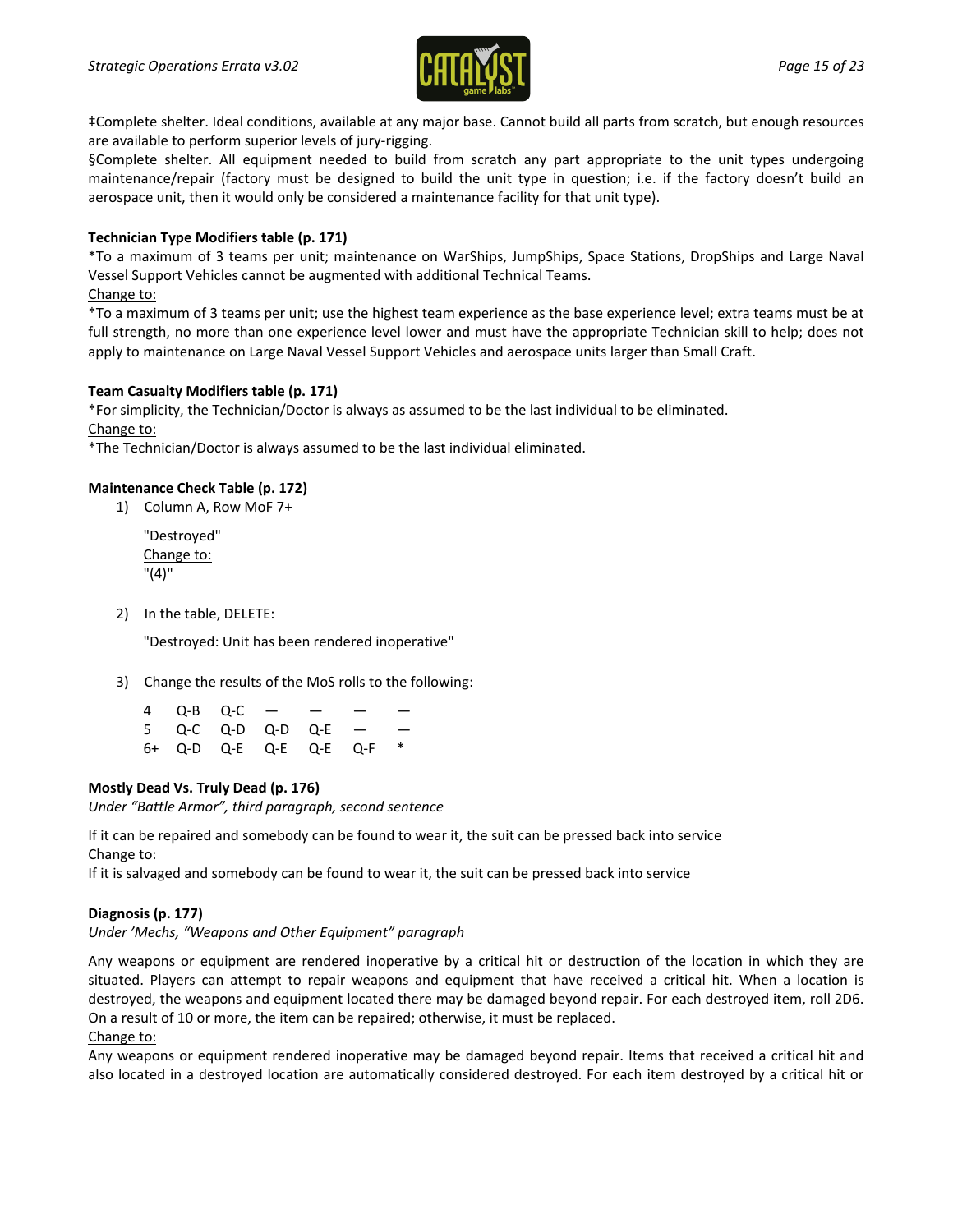

located in a destroyed location, roll 2D6. On a result of 10 or more, the item can be repaired; otherwise, it must be replaced.

# **Obtaining Replacement Parts (p. 178)**

*Add the following paragraph before the example:*

**Aerospace Units:** For parts on aerospace units without costs or tonnage, the cost is 2,000 x total tonnage on small units and 2,000 x control tonnage on Large Craft.

# **Fabrication (p. 179)**

*Third paragraph*

The purchase price of a fabricated part is half that of a new component. Change to: The purchase price of a fabricated part is half the sale price of a new component.

# **Fuel Availability & Cost Table (p. 179)**

*Add a dagger (†) to the "Cost (per ton)" column head. At the end of the table, add a second footnote, reading*

† The values above are for delivery to forward military bases. Outside of battle zones, these prices can vary from 0.5 to 2× the listed values, and hydrogen may be as inexpensive as 500 C-bills/ton.

# **Obtaining Replacement Personnel (Optional) (p. 181)**

*First paragraph, last sentence*

use the values provided by the Support Personnel Experience Table (see p. 187) Change to: use the values provided by the Support Personnel Experience Table (see p. 168)

# **Replacement [example text] (p. 182)**

*First paragraph, ninth and tenth lines*

(30 minutes per armor point in this case) Change to: (10 minutes per armor point in this case)

# **Special Rules (p. 182)**

1) *Under "Extra Time", first paragraph*

To increase the potential for a successful repair/ replacement, a player may spend extra time on a repair or replacement job.

Change to:

To increase the potential for a successful maintenance, repair or replacement job, a player may spend extra time on it.

2) *Under "Extra Time", second paragraph, second sentence*

The repair time may be doubled multiple times (to a maximum of 4 times the standard time),

Change to:

The repair time may instead be tripled or quadrupled (each additional time increase provides a cumulative  $-1$ modifier; maximum –3),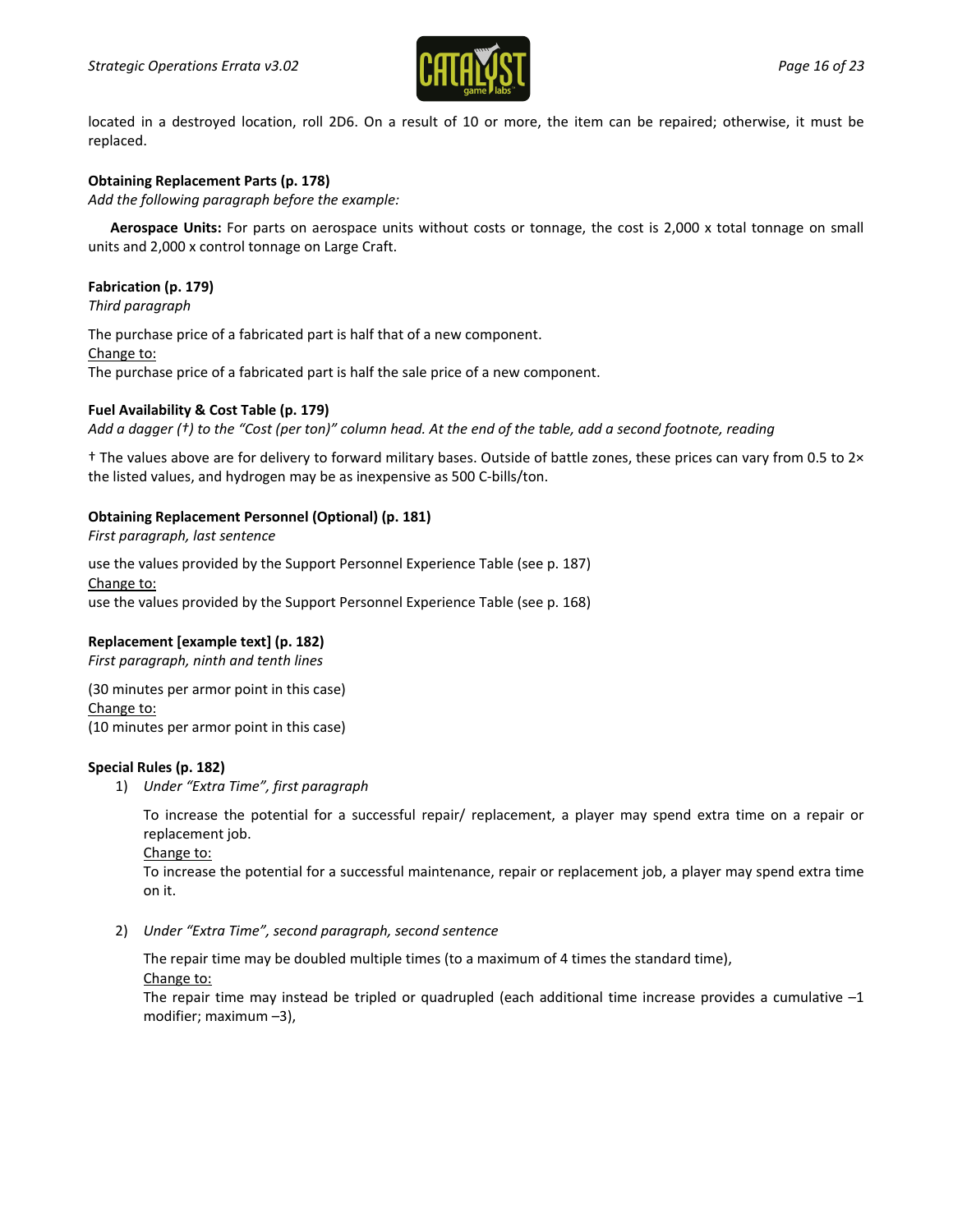

#### **Master Repair Table (p. 183)**

1) *Change the Time values for the following 'Mech items as follows:*

|    | CASE/CASE II<br>Heat Sink (per location; treat Engine as 1 location) | 120<br>90 |
|----|----------------------------------------------------------------------|-----------|
| 2) | Change the Time value for the following Vehicles items as follows:   |           |
|    | CASE/CASE II                                                         | 90        |

3) *Add the following lines to the "Vehicles" section:*

| Engine        |            |  | 360 |
|---------------|------------|--|-----|
| Heat Sink     | <u>— .</u> |  |     |
| Motive System |            |  | 360 |

4) Change the "Aerospace" heading to "Large Craft"

#### **Master Repair Table (p. 184)**

- 1) Change the "Aerospace, continued" heading to "Large Craft, continued"
- 2) Change the Aerospace / Large Craft time for Heat Sinks from "90" to "1 hour per 50 sinks". Also, move the Heat Sinks line up so it's properly sorted alphabetically (just above the "Landing Gear" line)
- 3) Add a new heading group "Aerospace (Small Units)", with a footnote mark to explain this includes fighters, small craft, satellites, fixed-wing craft, and airships:

| Destroyed Location             | $+3$    |                                                              | 240          |
|--------------------------------|---------|--------------------------------------------------------------|--------------|
| Armor (per location)§§         | $-2$    |                                                              | 5 per circle |
| <b>Ammunition Critical</b>     | $-2$    | 1 Can only carry half standard quantity of ammo (round down) | 120          |
| CASE/CASE II                   | $^{-1}$ |                                                              | 60           |
| Engine                         | $-1$    | +1 Heat Point/turn<br>1                                      | 360          |
| Gyro                           | 0       | 2 +1 Piloting modifier                                       | 200          |
| <b>Heat Sinks</b>              | $-2$    |                                                              | 20           |
| Jump Jet                       | 0       |                                                              | 60           |
| Life Support                   | -1      |                                                              | 180          |
| Sensors                        | 0       |                                                              | 260          |
| Turret                         | $-1$    |                                                              | 160          |
| Weapons and Other Equipment    | 0       |                                                              | 120          |
| OmniFighter Pod (per location) | $-2$    | Double repair time<br>1                                      | $30+$        |

#### **Master Repair Table (p. 185)**

*Under "Vehicles", insert the following new entries:*

Sensors  $0 - -65$ Engines  $0 - -90$ 

#### **Customization (p. 189)**

This entire section from Refit Kits up to and including Customization, ending with (and not including) the FrankenMechs section was rewritten and included in the revised version (2nd printing and later) of *Campaign Operations*.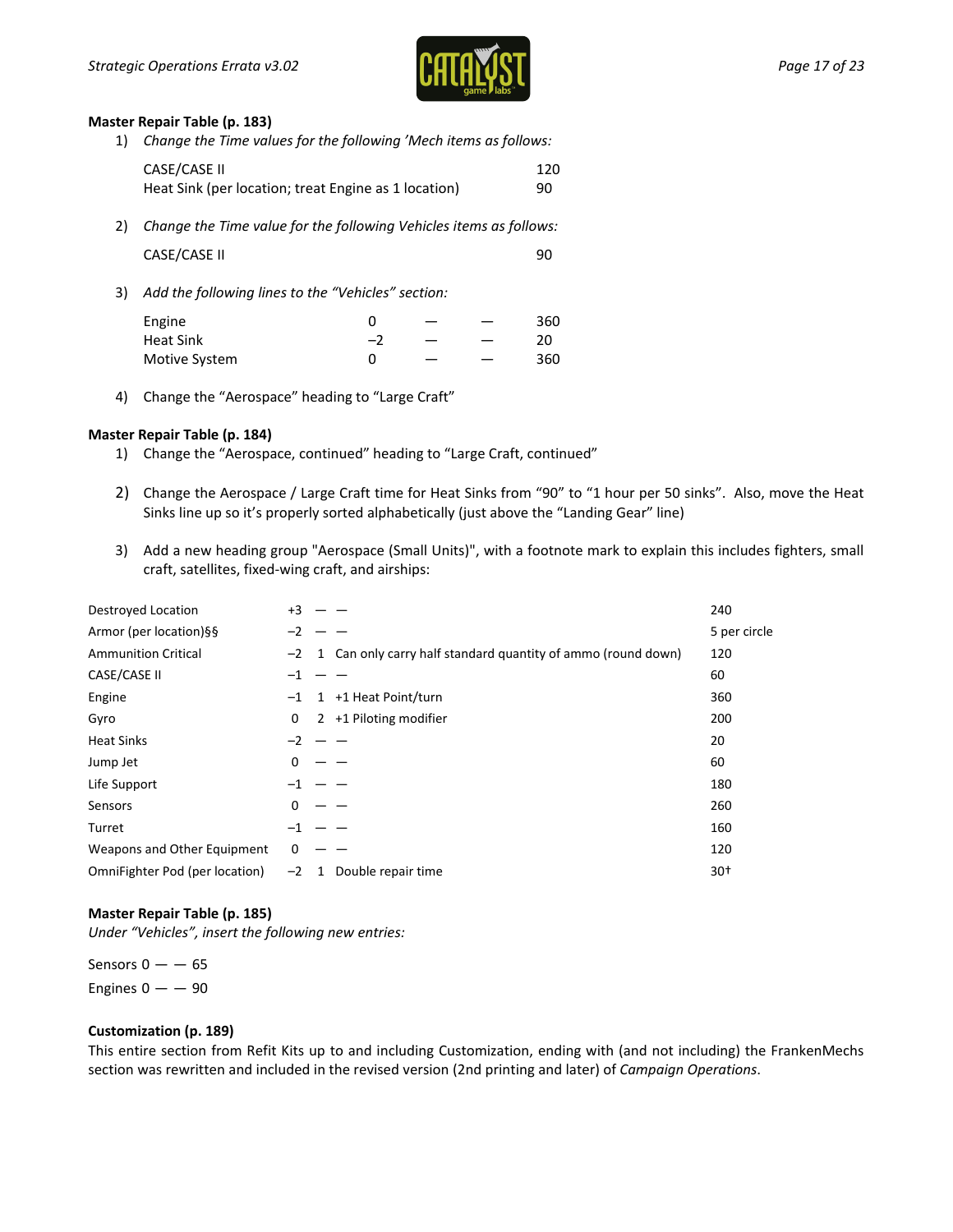

#### **FrankenMechs (Optional) (p. 189)**

*In the "Engine" subsection, add the following paragraph after the first:*

The engine does not have to come from the 'Mech torso parts being used on the FrankenMech, and there are no restrictions on its type and rating (other than the standard engine restrictions for IndustrialMechs or BattleMechs) as long as it grants at least one Walking MP to the final 'Mech.

# **FrankenMechs (Optional) (p. 190)**

*Under "Jump Jets", at the end of the entry insert the following:*

All jump jets must be of the same type.

#### **Internal Structure Distribution Table (p. 190)**

Change "Clan Endo Steel" to "Clan Endo Steel/IS & Clan Endo-Composite"

#### **Salvage (p. 191)**

1) *Second paragraph*

Each 'Mech or vehicle can recover one unit (for 'Mechs, see *Dragging a 'Mech*, p. 99, *TO*), though the unit must be of equal or lesser tonnage than the dragging unit.

Change to:

Each two 'Mechs or vehicle can together recover one unit (for 'Mechs, see *Dragging a 'Mech*, p. 99, *TO*), though the unit must be of equal or lesser tonnage than the dragging units.

2) *Fourth paragraph, first sentence*

and the Salvage Modifiers Table (see p. 192) Change to: and the Salvage Modifiers Table (see right)

# **Ammunition Quality Table (p. 192)**

1) *Quality Rating C*

Weapon jams on to-hit roll of 2\* Change to: Weapon jams on to-hit roll of 2†

2) *Under footnotes*

\*Gauss ammunition does not explode. Change to: \*Gauss and plasma ammunition does not explode.

#### **Accurate Weapon (p. 193)**

*At the end of the entry insert the following:*

If the "weapon" deals 0 damage (such as TAG), the cost is 2 points.

# **Battle Computer (5 Points) (p. 193)**

**S***econd sentence*

Each turn the unit is on the battlefield and the MechWarrior or crew is conscious, their battle force receives a +2 modifier to all Initiative rolls.

Change to:

Each turn one or more such units are on the battlefield and the MechWarrior or crew is conscious, their battle force receives a +2 modifier to all Initiative rolls.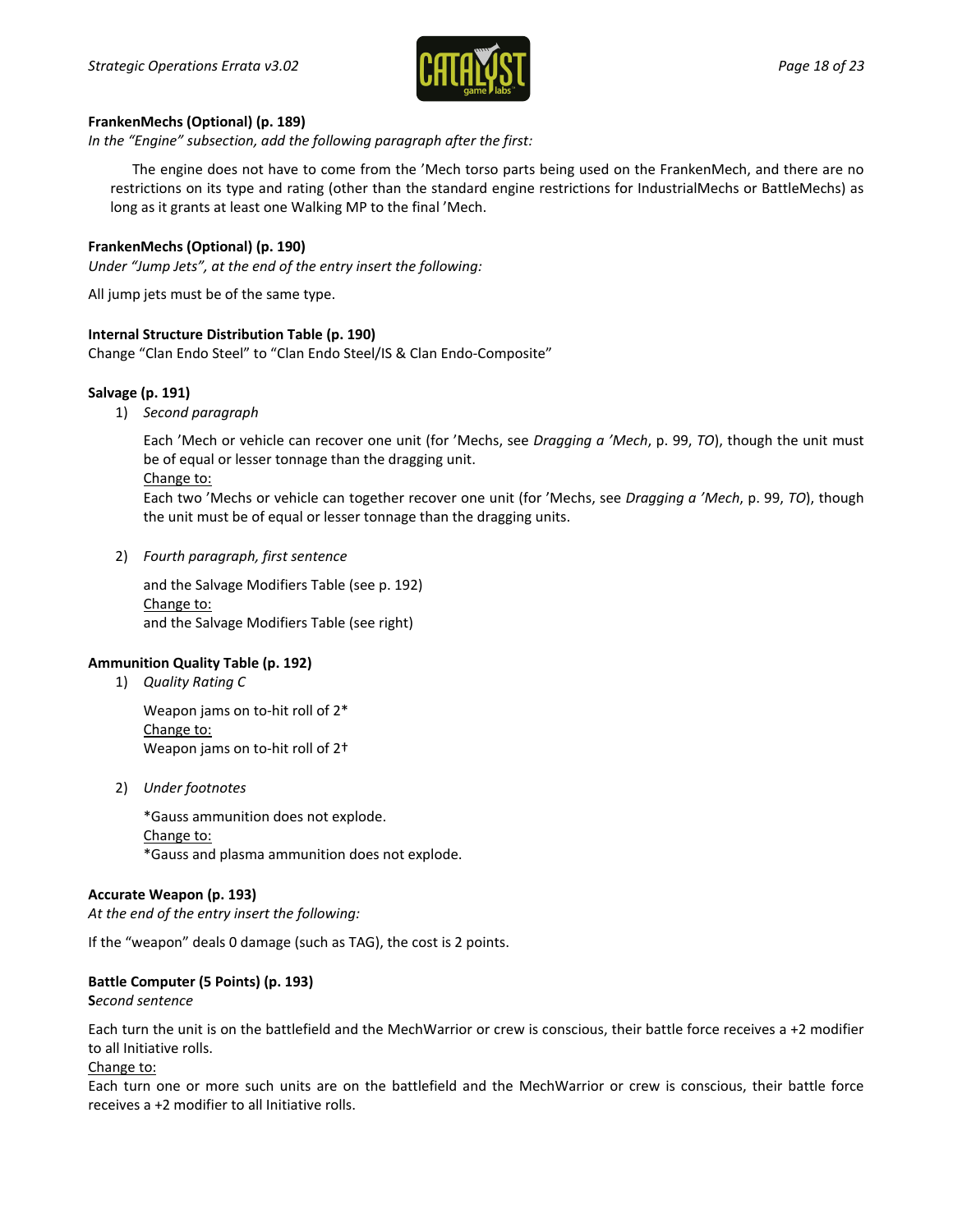

# **Command BattleMech (2 Points) (p. 193)**

*Second sentence*

During each turn that one or more Command BattleMechs are present on the battlefield, a battle force receives a +1 modifier to all Initiative rolls.

Change to:

Each turn one or more such units are on the battlefield and the MechWarrior is conscious, their battle force receives a +1 modifier to all Initiative rolls.

#### **Positive Quirk Table (p. 194)**

- 1) Add the § footnote symbol to the last column header (JumpShip/WarShip/Space Station)
- 2) Improved Life Support: should read "No" for Battle Armor and "Yes" for Fighter/Small Craft.
- 3) Narrow/Low Profile: change the cost from 3 to 2.
- 4) Between "Reinforced Legs" and "Searchlight" insert the following new row: Scout Bike 2 No Yes†† No No No No
- 5) Add the ‡‡ footnote symbol to "Searchlight"
- 6) Delete the entire Trailer Hitch row.

#### **Positive Quirk Table (p. 194)**

*Footnotes*

- 1) ‡Includes Fixed-Wing Support Vehicle Change to: ‡Includes Fixed-Wing Support Vehicles and Airships
- 2) ††Combat Wheeled and Tracked Vehicles only Change to: ††Combat Hover and Wheeled Vehicles only
- 3) *Add new footnote:* ‡‡ BattleMechs and Combat Vehicles only

# **Extended Torso Twist (p. 194)**

*At the end of the entry insert the following new paragraph:*

Quad 'Mechs normally cannot torso twist at all. However, a quad 'Mech with this quirk can perform a normal (not extended) torso twist.

# **Fast Reload (p. 194)**

*At the end of the entry insert the following:*

This quirk can be assigned to individual weapons, locations on a 'Mech (such as the right torso), or the entire 'Mech. Regardless of the option chosen, the cost for this quirk is the same.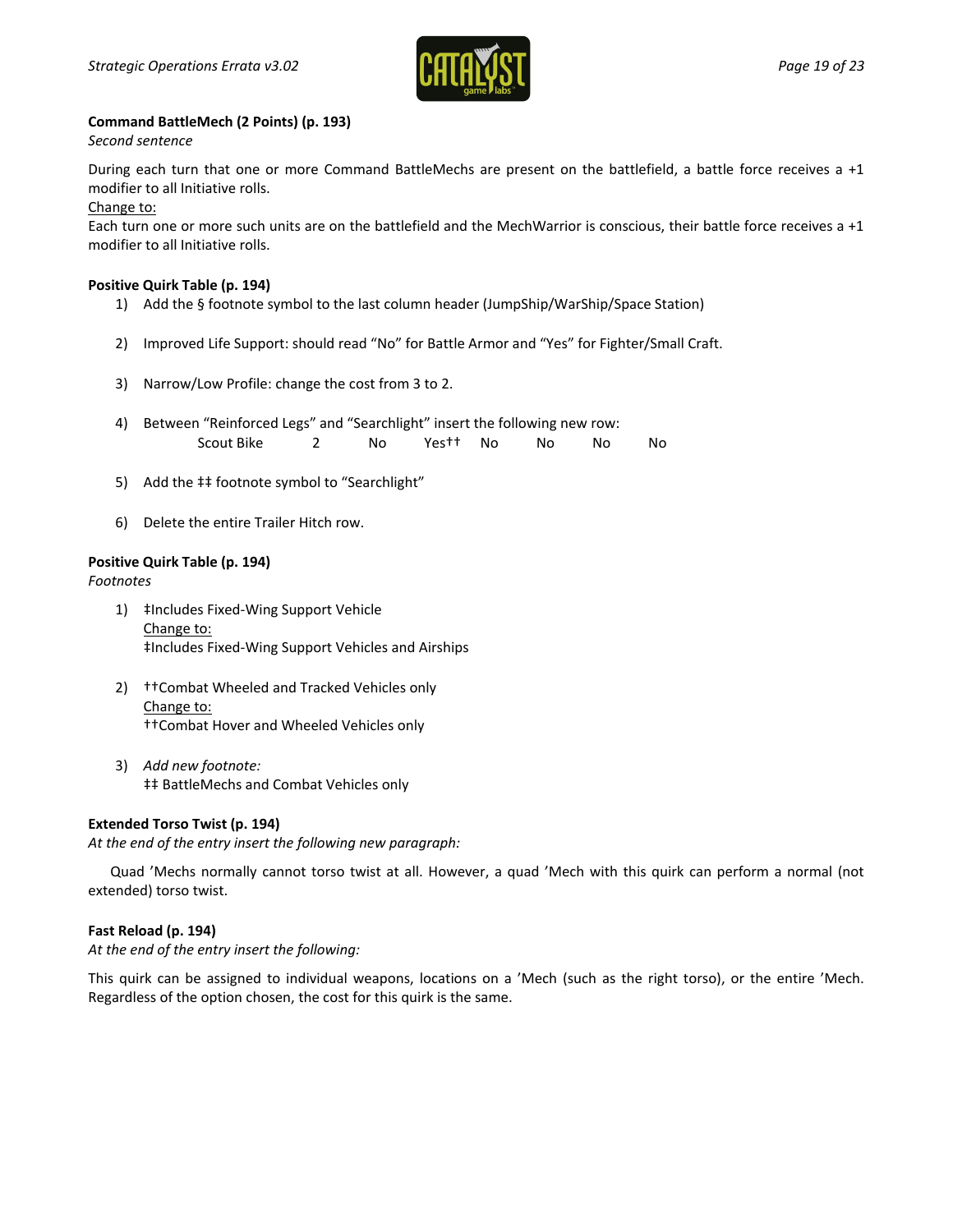

#### **Improved Communications (p. 195)**

#### *Replace the entry with the following:*

The unit has an exceptionally powerful communications suite. The unit automatically ignores the first level of ghost targets (see p. 101, *TO*) used against it. Additionally, if a BattleMech, it can always attempt a BattleMech Satellite uplink (see p. 194, *TO*) without being forced to give up its movement and combat actions.

# **Improved Life Support (p. 195)**

#### *At the end of the entry insert the following:*

This quirk doubles the cockpit's standard life support time, from four days to eight.

# **Improved Sensors (3 Points) (p. 195)**

*Change the first sentence to read*

A unit with this quirk is treated as if it has an active probe (range 4 for Inner Sphere units, range 5 for Clan units).

# **Improved Targeting (3, 4, or 5 points) (p. 195)**

*Replace the second sentence of the paragraph with*

The quirk can be applied up to three times, but can be taken only once per range bracket. The cost of the quirk varies with the range bracket chosen as indicated on the Positive Quirk Table (see p. 194).

#### **Internal Bomb Bay (p. 195)**

#### *Replace the entry with the following:*

The unit can use its internal cargo capacity as an internal bomb bay, using one ton of cargo per bomb slot used. The unit can release up to 6 bombs each turn (regardless of their size). However, in the turn that ordnance is dropped, there is a danger that ground fire will hit the exposed bay. On a roll of 10+, damage received from ground fire will strike the open bay and detonate all bombs remaining. The resulting damage is applied directly to the unit's SI.

# **Modular Weapons (p. 195)**

*Replace the last sentence with the following:*

When using the *Customization* rules (see p. 188), half the time is required.

On some units, only certain weapons are modular. In this case, the specific weapon(s) with the modular quality must be noted, but this does not reduce the quirk's cost.

# **Narrow/Low Profile (3 Points)**

*Replace the entry with the following:*

Designs such as the *UrbanMech*, *Vulcan*, and *Lancelot* have a narrow or low profile that makes them harder to hit at range.

If the Margin of Success for a weapon attack made against a narrow/low profile 'Mech is 0 or 1, the hit is considered a glancing blow. For example, if you need to roll a 9 or better to hit the target, a result of 9 or 10 would be a glancing blow.

A glancing blow inflicts half the normal damage (rounded down); for weapons that roll on the Cluster Hits Table, instead apply a –4 modifier to the Cluster roll result (with a minimum result of 2). Additionally, apply a –2 modifier when rolling on the Determining Critical Hits Table any time a glancing blow yields the possibility of a critical hit; if using the *Advanced Determining Critical Hits* rule (see p. 83, *TO:AR*), apply a –4 modifier instead.

This quirk has no effect versus non-weapon attacks, such as falls or physical attacks. It also has no effect versus all-ornothing weapon attacks, such as Streak missile launchers.

If using the *Linking Weapons* rule (see p. 83, *TO:AR*), the entire linked group is considered a glancing blow.

If also using the *Glancing Blow* rule (see p. 78, *TO:AR*), the effects stack (1/4 damage is dealt). Any subtractive damage reduction effects (such as ferro-lamellor armor) are applied after all other damage reduction effects.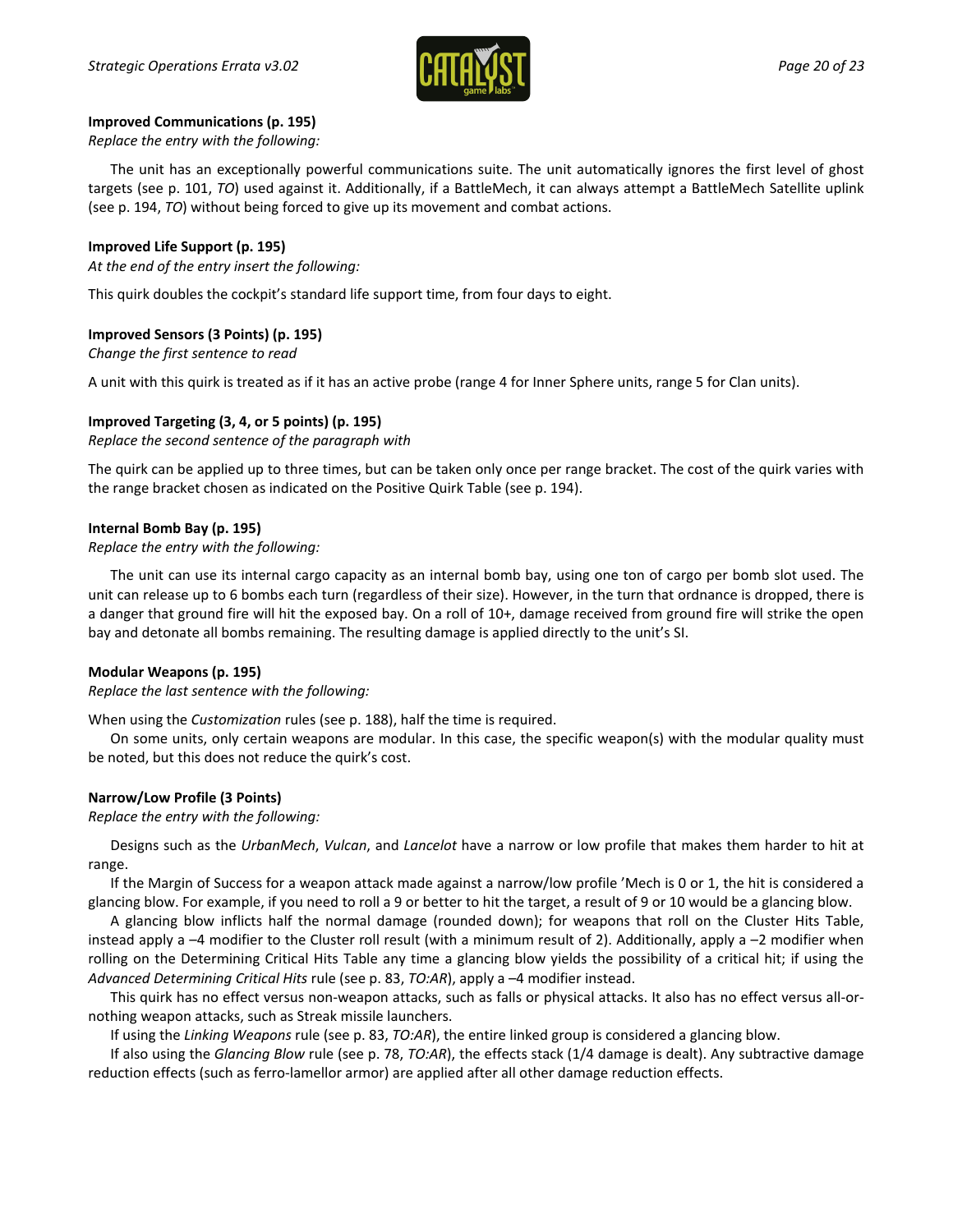

#### **Searchlight (p. 196)**

*At the end of the entry insert the following new paragraph:*

If design quirks are used in a game, assume all BattleMechs and Combat Vehicles not possessing this quirk to have hand-held searchlights (see p. 237, *TM*). For the effects of searchlights on gameplay, see *Tactical Operations*, pages 57-59.

# **(p. 196)**

- 1) Delete the entire "Trailer Hitch" quirk.
- 2) Add the following new quirk to the top of the column, above the "Searchlight" and "Stable" quirks:

#### **Scout Bike (2 Points)**

*Hover or Wheeled Combat Vehicles up to 10 tons only.* Some smaller Combat Vehicles are built with the agility of lighter recreational vehicles, allowing them to navigate dense terrain. Vehicles with this quirk may enter Light Woods hexes.

# **Ammunition Feed Problem (p. 196)**

*Replace the entry with the following:*

The ammunition feed for one ballistic or missile weapon or bay has a tendency to jam at inconvenient moments. On an unmodified attack roll of 2 with such a weapon, roll 2D6. On a result of 10+, the weapon jams and cannot be fired again in this battle. On a roll of 12, the new round of ammunition will explode in the weapon for normal damage. Per normal rules, Gauss weapon ammunition will not explode, but the weapon itself does.

#### **Bad Reputation (p. 196)**

#### *Replace the entry with the following:*

While perfectly sound, this 'Mech has acquired an unwarranted bad reputation (for example, the *Blackjack* during the Succession Wars). As a result, it is worth only half the normal resale value, unless 'Mechs are particularly rare for a given era and/or location (for example, in the late Third Succession War era, 'Mechs are remarkably hard to come by, and few would turn up their nose at even the most unpopular of machines).

Designs that are second-line or merely somewhat unpopular (such as the *Watchman* or *UrbanMech*) should likely not receive this quirk. Additionally, a 'Mech may have a Bad Reputation at one point in its career, but lose it later (such as the *Battle Hawk*).

The Clans do not really have the same sort of economic model when it comes to BattleMechs. Instead, if a Clan 'Mech has the Bad Reputation quirk and if the optional *Clan Honor* rules are in effect (see p. 273, *TW*), the MechWarrior begins the battle with 1 *dezgra* point. The 'Mech will still fetch its full value if ever sold on an Inner Sphere market.

Note that when buying a 'Mech with a Bad Reputation, players generally still must pay its full price.

# **Cooling System Flaws (p. 196)**

*Replace the entry with the following:*

A flaw in the design can result in the unit generating excess heat. Whenever the unit executes or receives a physical attack, falls, or is forced to make a Piloting Skill roll because it received 20 points or more damage, roll 2D6. On a result of 10+ the unit will generate 5 points more heat each turn for the rest of the battle. This can only occur once a battle.

# **Cramped Cockpit (p. 196)**

#### *Replace the entry with the following:*

The poorly designed cockpits of units like the *Wolverine* and *Stinger* are very cramped. The unit receives a +1 Piloting Skill Roll modifier. This quirk cannot be applied to 'Mechs with a Small Cockpit.

#### **Negative Quirk Table (p. 197)**

- 1) Change the cost for EM Interference from 1 to 1 or 2
- 2) Change the cost for both Poor Targeting, Medium and Poor Targeting, Long to 2
- 3) Change the cost for Sensor Ghosts from 2 to 3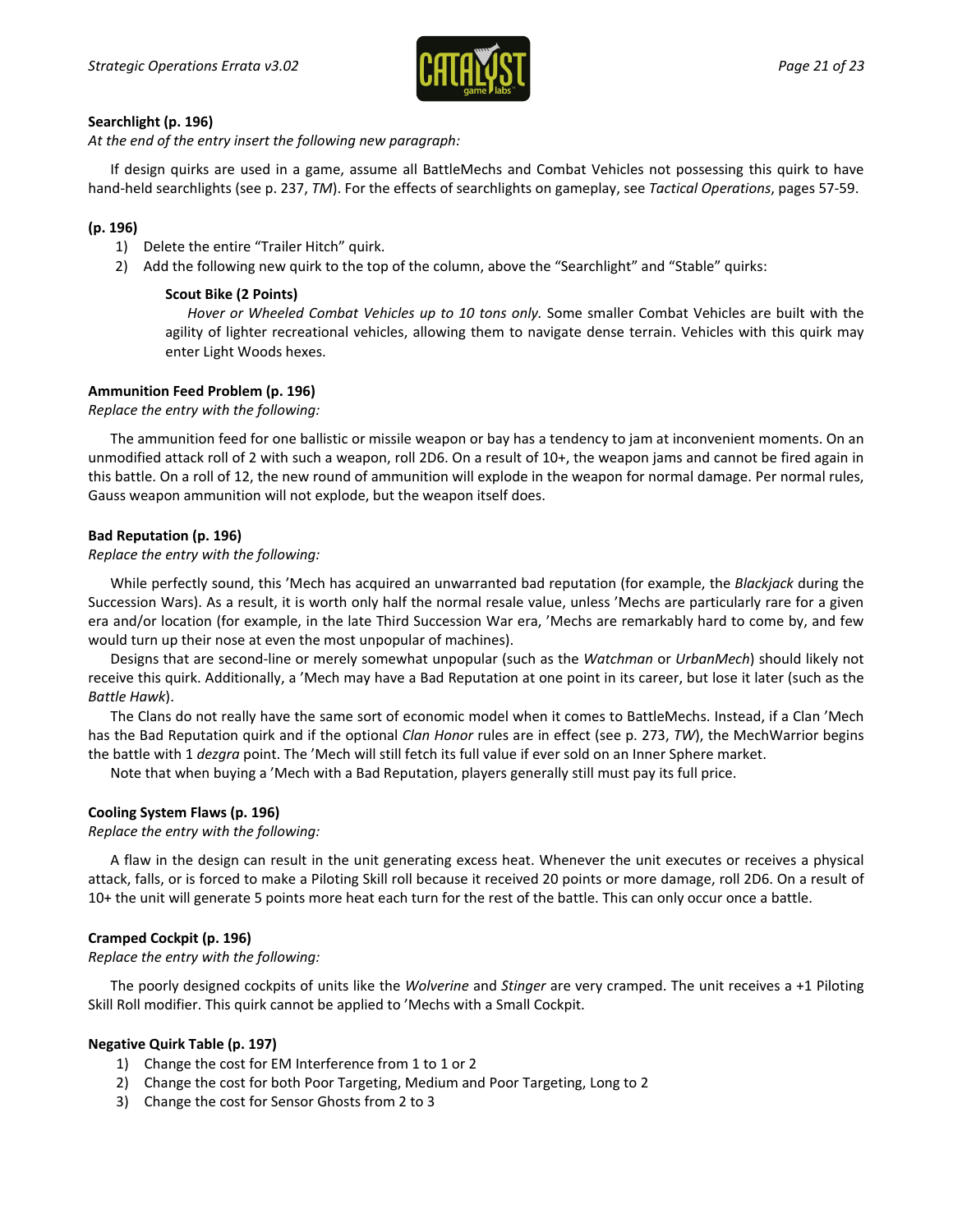

#### **EM Interference (p. 198)**

*Change the point cost for this quirk to "1 or 2 points", then replace the entry with the following:*

An energy weapon is insufficiently shielded and interferes with delicate electronics. The turn after the weapon has been fired, the following equipment aboard the 'Mech will not function: any ECM, any Active Probe, Artemis IV FCS, Artemis V FCS, Blue Shield PFD, any C<sup>3</sup>, Chameleon LPS, Cockpit Command Console, Electronic Warfare Equipment, MASC, MRM FCS, NARC, Null Signature System, Stealth Armor, Streak Launchers, Supercharger, Targeting Computer, and Void Signature System.

Alternatively, this quirk can be purchased for the unit itself, in which case the problem occurs whenever any energy weapon on the unit is fired. The cost for this version of the quirk is 2 points, but this version can only be purchased if the unit has more than one energy weapon.

#### **Exposed Weapon Linkage (p. 198)**

#### *Replace the entry with the following:*

Some designs such as the *Cygnus* have the mechanics of a weapon dangerously exposed. When a location that holds such a weapon is hit, roll 2D6. On a roll of 10+, that weapon is unable to fire for the remainder of the game.

This quirk can be taken only once and only for a single weapon type, and affects all weapons of that type on the 'Mech (for example, all AC/20s, all ER PPCs).

#### **Poor Life Support (p. 198)**

*Add the following sentence:*

This quirk halves the cockpit's standard life support time, from four days to two.

#### **Poor Targeting (p. 199)**

Change the cost from 2, 3 or 4 Points to 2 Points

#### **Poor Workmanship (p. 199)**

*Second sentence*

This unit is one quality step lower than normal. Change to: This unit is one quality step lower than normal (see p. 167).

# **Sensor Ghosts (p. 199)**

Change the cost from 2 Points to 3 Points

# **Aerospace Operations**

**Air (pp. 256-257)** *Fifth paragraph, last sentence on the page*

The typical fighter life support system is only meant to last about 96 hours, including oxygen and some drinking water, though most fighters can install extra oxygen tanks.

#### Change to:

The typical fighter (or 'Mech) life support system is only meant to last about 96 hours, including oxygen and some drinking water (a small cockpit on a 'Mech reduces this to 48 hours), though most units can install extra oxygen tanks.

**System Transit (p. 259)** *Fourth paragraph* 500 million kilometers in an astronomical unit Change to: 150 million kilometers in an astronomical unit